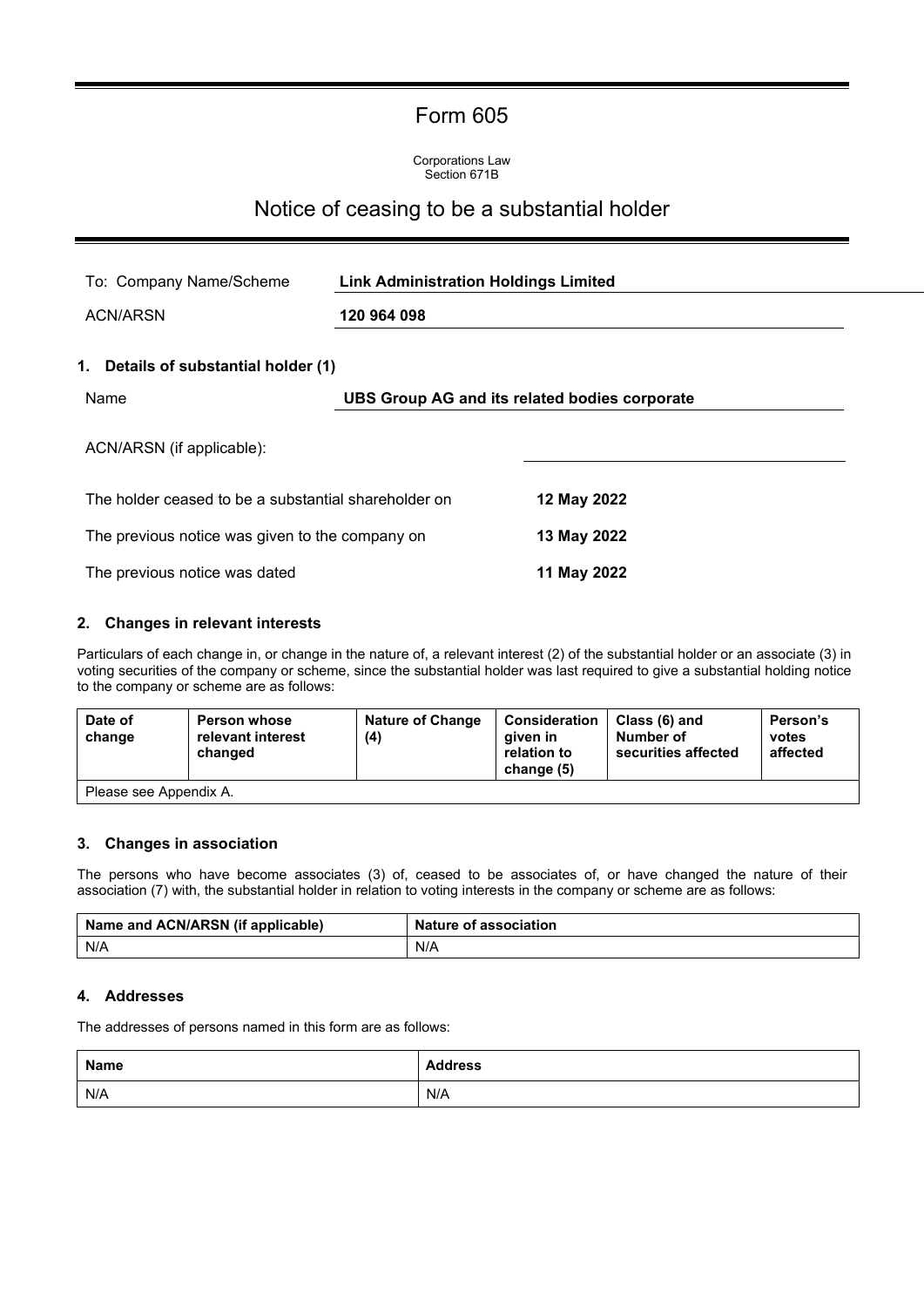### **SIGNATURE**

|             | Print Name: Andrew Costley | Capacity: | Authorised signatory |
|-------------|----------------------------|-----------|----------------------|
| Sign Here:  | Lost                       | Date:     | 16 May 2022          |
|             |                            |           |                      |
| Print Name: | Florian Naef               | Capacity: | Authorised signatory |
| Sign Here:  |                            | Date:     | 16 May 2022          |
|             |                            |           |                      |

Contact details for this notice:

Andrew Costley Group Compliance, Regulatory & Governance (T) + 852 3712 3707 ---------------------------------------------------------------

---------------------------------------------------------------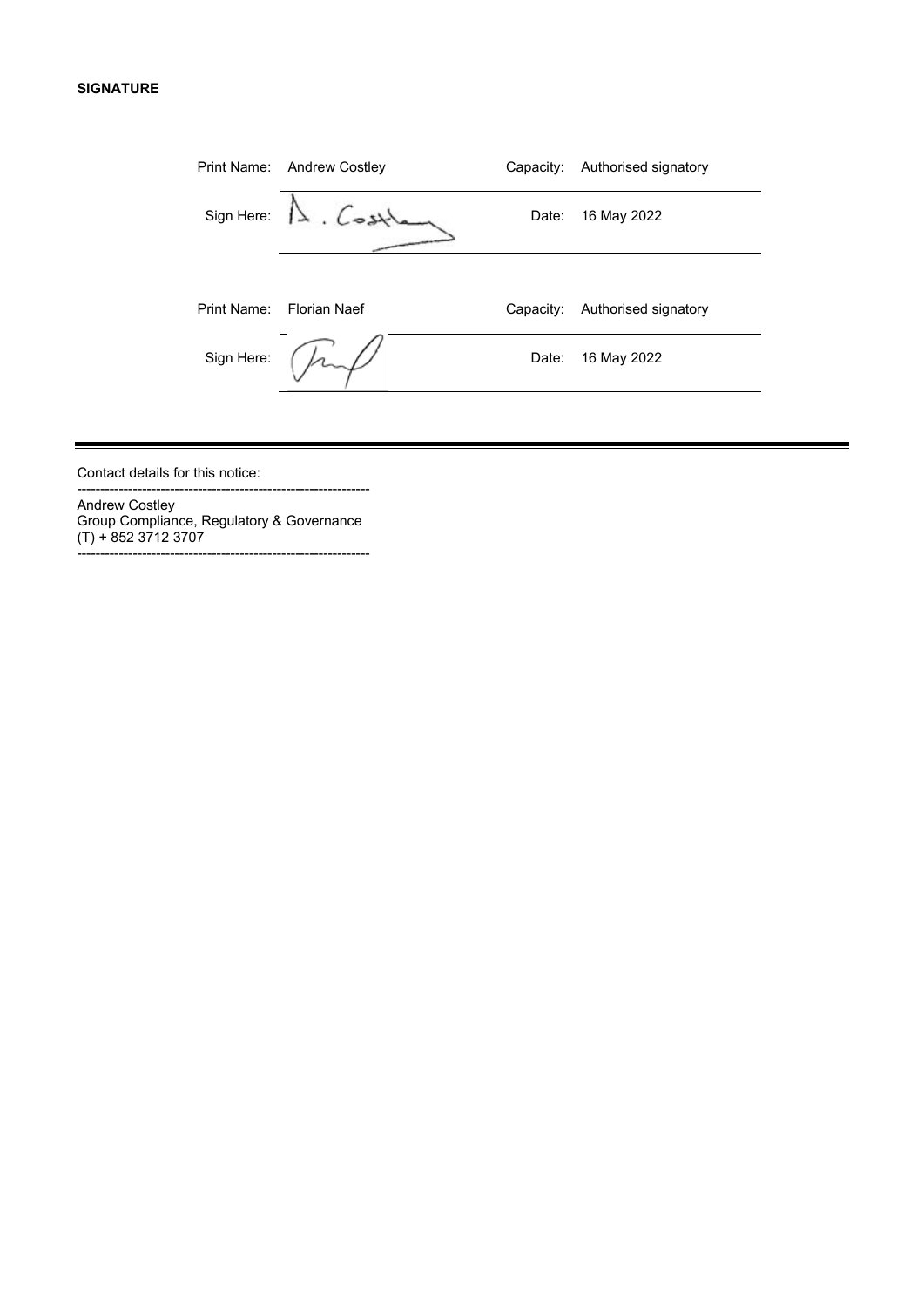| <b>LNK - Appendix A</b>  |                                                              |                                       |                               |                             |                          |
|--------------------------|--------------------------------------------------------------|---------------------------------------|-------------------------------|-----------------------------|--------------------------|
| Date of                  | Person whose relevant interest changed Nature of Change      |                                       | <b>Consideration given in</b> | <b>Number of securities</b> | <b>Class</b>             |
| change                   | UBS AG, Australia Branch                                     | Return of Rehypothecated position N/A | relation to change            |                             | Ordinary                 |
| 12-May-22<br>12-May-22   | UBS AG London Branch                                         | Return of Rehypothecated position N/A |                               | (5,844)<br>(734, 049)       | Ordinary                 |
| 12-May-22                | UBS Securities Australia Ltd                                 | Buy                                   | 608.02                        | 149                         | Ordinary                 |
| 12-May-22                | UBS Securities Australia Ltd                                 | Buy                                   | 5,561.95                      | 1,363                       | Ordinary                 |
| 12-May-22                | UBS Securities Australia Ltd                                 | Buy                                   | 6,512.75                      | 1,596                       | Ordinary                 |
| 12-May-22                | UBS Securities Australia Ltd                                 | Buy                                   | 10,903.55                     | 2,672                       | Ordinary                 |
| 12-May-22                | UBS Securities Australia Ltd                                 | Buy                                   | 350.94                        | 86                          | Ordinary                 |
| 12-May-22                | UBS Securities Australia Ltd                                 | Buy                                   | 2,358.63                      | 578<br>371                  | Ordinary                 |
| 12-May-22<br>12-May-22   | UBS Securities Australia Ltd<br>UBS Securities Australia Ltd | Buy<br>Buy                            | 1,513.93<br>510.08            | 125                         | Ordinary<br>Ordinary     |
| 12-May-22                | UBS Securities Australia Ltd                                 | Buy                                   | 452.95                        | 111                         | Ordinary                 |
| 12-May-22                | UBS Securities Australia Ltd                                 | Buy                                   | 1,783.25                      | 437                         | Ordinary                 |
| $12-May-22$              | UBS Securities Australia Ltd                                 | Buy                                   | 4,035.78                      | 989                         | Ordinary                 |
| 12-May-22                | UBS Securities Australia Ltd                                 | Buy                                   | 3,737.89                      | 916                         | Ordinary                 |
| 12-May-22                | UBS Securities Australia Ltd                                 | Buy                                   | 10,487.32                     | 2,570                       | Ordinary                 |
| $\overline{12}$ -May-22  | UBS Securities Australia Ltd                                 | Buy                                   | 179.55                        | 44                          | Ordinary                 |
| $12-May-22$<br>12-May-22 | UBS Securities Australia Ltd<br>UBS Securities Australia Ltd | Buy<br>Buy                            | 1,105.86<br>134.66            | 271<br>33                   | Ordinary<br>Ordinary     |
| 12-May-22                | UBS Securities Australia Ltd                                 | Buy                                   | 65.29                         | 16                          | Ordinary                 |
| 12-May-22                | UBS Securities Australia Ltd                                 | Buy                                   | 1,934.24                      | 474                         | Ordinary                 |
| 12-May-22                | UBS Securities Australia Ltd                                 | Buy                                   | 16.32                         | $\overline{4}$              | Ordinary                 |
| 12-May-22                | UBS Securities Australia Ltd                                 | Buy                                   | 3,325.74                      | 815                         | Ordinary                 |
| 12-May-22                | UBS Securities Australia Ltd                                 | Buy                                   | 4,904.96                      | 1,202                       | Ordinary                 |
| $12-May-22$              | UBS Securities Australia Ltd                                 | Buy                                   | 8,328.64                      | 2,041                       | Ordinary                 |
| 12-May-22                | UBS Securities Australia Ltd                                 | Buy                                   | 29,984.75                     | 7,348                       | Ordinary                 |
| 12-May-22<br>12-May-22   | UBS Securities Australia Ltd<br>UBS Securities Australia Ltd | Buy<br>Buy                            | 155.07<br>2,489.21            | 38<br>610                   | Ordinary<br>Ordinary     |
| 12-May-22                | UBS Securities Australia Ltd                                 | Buy                                   | 4,537.70                      | 1,112                       | Ordinary                 |
| 12-May-22                | UBS Securities Australia Ltd                                 | Buy                                   | 9,740.56                      | 2,387                       | Ordinary                 |
| 12-May-22                | UBS Securities Australia Ltd                                 | Buy                                   | 5,182.45                      | 1,270                       | Ordinary                 |
| 12-May-22                | UBS Securities Australia Ltd                                 | Buy                                   | 1,828.14                      | 448                         | Ordinary                 |
| 12-May-22                | UBS Securities Australia Ltd                                 | Buy                                   | 1,122.18                      | 275                         | Ordinary                 |
| 12-May-22                | UBS Securities Australia Ltd                                 | Buy                                   | 3,668.52                      | 899                         | Ordinary                 |
| 12-May-22                | UBS Securities Australia Ltd                                 | Buy                                   | 1,020.17                      | 250                         | Ordinary                 |
| 12-May-22<br>12-May-22   | UBS Securities Australia Ltd<br>UBS Securities Australia Ltd | Buy<br>Buy                            | 779.41<br>2,664.68            | 191<br>653                  | Ordinary<br>Ordinary     |
| 12-May-22                | UBS Securities Australia Ltd                                 | Buy                                   | 1,746.53                      | 428                         | Ordinary                 |
| 12-May-22                | UBS Securities Australia Ltd                                 | Buy                                   | 999.76                        | 245                         | Ordinary                 |
| 12-May-22                | UBS Securities Australia Ltd                                 | Buy                                   | 2,191.32                      | 537                         | Ordinary                 |
| 12-May-22                | UBS Securities Australia Ltd                                 | Buy                                   | 457.03                        | 112                         | Ordinary                 |
| 12-May-22                | UBS Securities Australia Ltd                                 | Buy                                   | 5,027.38                      | 1,232                       | Ordinary                 |
| $12-May-22$              | UBS Securities Australia Ltd                                 | Buy                                   | 436.63                        | 107                         | Ordinary                 |
| 12-May-22<br>12-May-22   | UBS Securities Australia Ltd<br>UBS Securities Australia Ltd | Buy<br>Buy                            | 1,901.59<br>20.40             | 466<br>5                    | Ordinary<br>Ordinary     |
| 12-May-22                | UBS Securities Australia Ltd                                 | Buy                                   | 2,729.97                      | 669                         | Ordinary                 |
| 12-May-22                | UBS Securities Australia Ltd                                 | Buy                                   | 1,154.83                      | 283                         | Ordinary                 |
| 12-May-22                | UBS Securities Australia Ltd                                 | <b>Buy</b>                            | 5,998.58                      |                             | 1,470   Ordinary         |
| 12-May-22                | UBS Securities Australia Ltd                                 | Buy                                   | 297.89                        |                             | 73 Ordinary              |
| 12-May-22                | UBS Securities Australia Ltd                                 | Buy                                   | 391.74                        |                             | 96 Ordinary              |
| 12-May-22                | UBS Securities Australia Ltd                                 | Buy                                   | 2,627.95                      |                             | 644 Ordinary             |
| 12-May-22<br>12-May-22   | UBS Securities Australia Ltd<br>UBS Securities Australia Ltd | Buy<br>Buy                            | 3,011.53<br>12,927.56         | 3,168                       | 738 Ordinary<br>Ordinary |
| 12-May-22                | UBS Securities Australia Ltd                                 | Buy                                   | 7,467.62                      | 1,830                       | Ordinary                 |
| 12-May-22                | UBS Securities Australia Ltd                                 | Buy                                   | 2,974.81                      | 729                         | Ordinary                 |
| 12-May-22                | UBS Securities Australia Ltd                                 | Buy                                   | 1,354.78                      | 332                         | Ordinary                 |
| 12-May-22                | UBS Securities Australia Ltd                                 | Buy                                   | 489.68                        | 120                         | Ordinary                 |
| 12-May-22                | UBS Securities Australia Ltd                                 | Buy                                   | 40.81                         | 10                          | Ordinary                 |
| 12-May-22                | UBS Securities Australia Ltd                                 | Buy                                   | 2,574.90                      | 631                         | Ordinary                 |
| 12-May-22                | UBS Securities Australia Ltd                                 | Buy                                   | 3,187.00<br>579.45            | 781<br>142                  | Ordinary<br>Ordinary     |
| 12-May-22<br>12-May-22   | UBS Securities Australia Ltd<br>UBS Securities Australia Ltd | Buy<br>Buy                            | 3,815.42                      | 935                         | Ordinary                 |
| 12-May-22                | UBS Securities Australia Ltd                                 | Buy                                   | 34,232.73                     | 8,389                       | Ordinary                 |
| 12-May-22                | UBS Securities Australia Ltd                                 | Buy                                   | 469.28                        |                             | 115 Ordinary             |
| 12-May-22                | UBS Securities Australia Ltd                                 | Buy                                   | 367.26                        | 90                          | Ordinary                 |
| 12-May-22                | UBS Securities Australia Ltd                                 | Buy                                   | 497.84                        | 122                         | Ordinary                 |
| 12-May-22                | UBS Securities Australia Ltd                                 | Buy                                   | 1,399.67                      | 343                         | Ordinary                 |
| 12-May-22                | UBS Securities Australia Ltd                                 | Buy                                   | 6,463.78                      | 1,584                       | Ordinary                 |
| 12-May-22<br>$12-May-22$ | UBS Securities Australia Ltd<br>UBS Securities Australia Ltd | Buy<br>Buy                            | 3,329.83<br>273.40            | 67                          | 816 Ordinary<br>Ordinary |
| 12-May-22                | UBS Securities Australia Ltd                                 | Buy                                   | 2,195.40                      |                             | 538 Ordinary             |
| 12-May-22                | UBS Securities Australia Ltd                                 | Buy                                   | 616.18                        |                             | 151 Ordinary             |
| 12-May-22                | UBS Securities Australia Ltd                                 | Buy                                   | 310.13                        | 76                          | Ordinary                 |
| 12-May-22                | UBS Securities Australia Ltd                                 | Buy                                   | 12.24                         | 3                           | Ordinary                 |
| 12-May-22                | UBS Securities Australia Ltd                                 | Buy                                   | 3,448.16                      |                             | 845   Ordinary           |
| 12-May-22                | UBS Securities Australia Ltd                                 | Buy                                   | 1,056.89                      | 259                         | Ordinary                 |
| 12-May-22                | UBS Securities Australia Ltd                                 | Buy                                   | 1,428.23                      | 350                         | Ordinary                 |
| $\overline{12}$ -May-22  | UBS Securities Australia Ltd                                 | Buy                                   | 395.82                        | 97                          | Ordinary                 |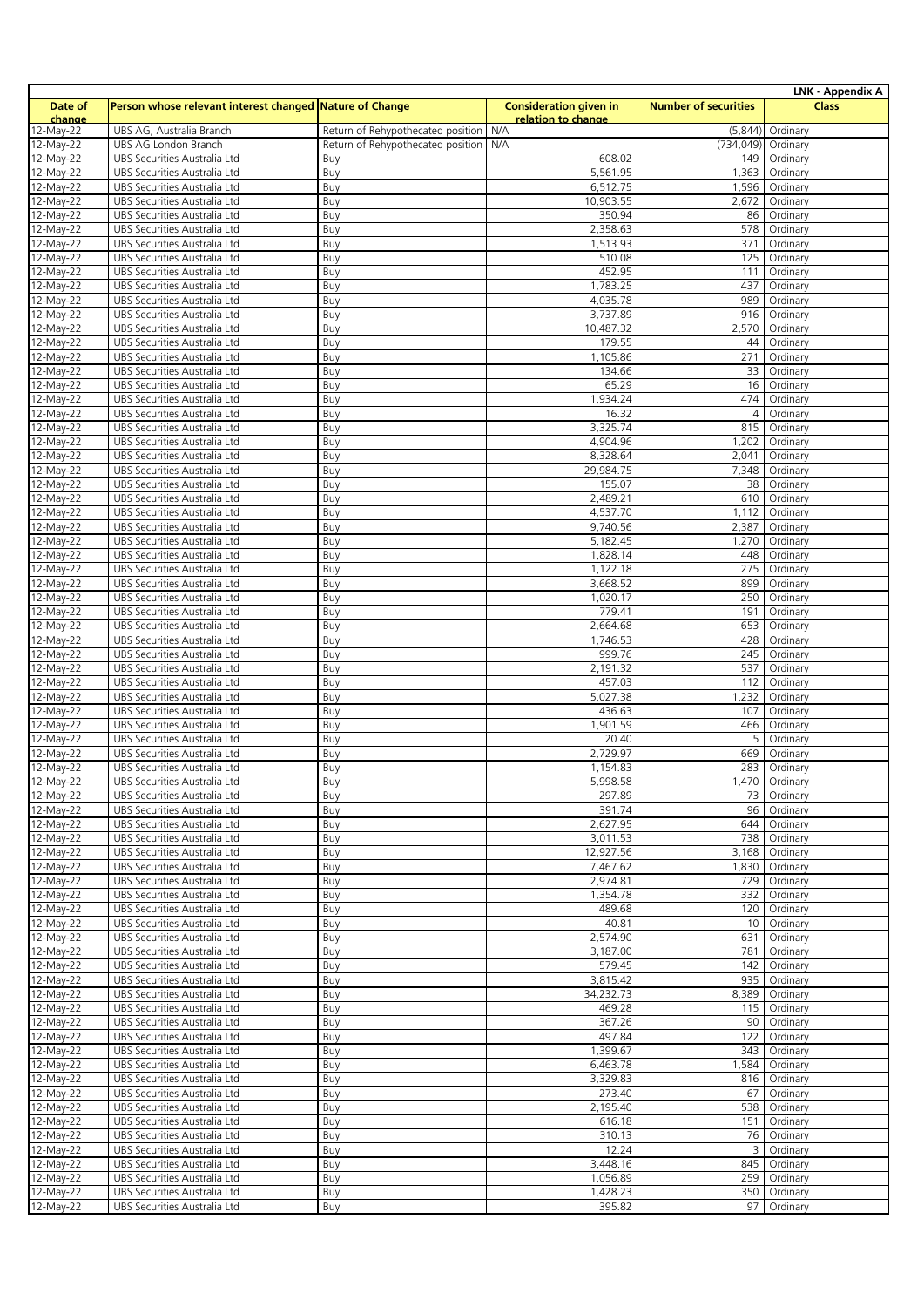| 12-May-22    | UBS Securities Australia Ltd | Buy  | 3,170.68     |                    | 777 Ordinary       |
|--------------|------------------------------|------|--------------|--------------------|--------------------|
|              |                              |      |              |                    |                    |
| 12-May-22    | UBS Securities Australia Ltd | Buy  | 159.15       | 39                 | Ordinary           |
| 12-May-22    | UBS Securities Australia Ltd | Buy  | 1,477.20     | 362                | Ordinary           |
| 12-May-22    | UBS Securities Australia Ltd | Buy  | 1,052.81     |                    | 258 Ordinary       |
| 12-May-22    | UBS Securities Australia Ltd | Buy  | 3,101.31     | 760                | Ordinary           |
| 12-May-22    | UBS Securities Australia Ltd | Buy  | 1,240.52     | 304                | Ordinary           |
|              |                              |      |              |                    |                    |
| 12-May-22    | UBS Securities Australia Ltd | Buy  | 918.15       | 225                | Ordinary           |
| 12-May-22    | UBS Securities Australia Ltd | Buy  | 930.39       | 228                | Ordinary           |
| 12-May-22    | UBS Securities Australia Ltd | Buy  | 5,982.26     | 1,466              | Ordinary           |
| 12-May-22    | UBS Securities Australia Ltd | Buy  | 881.42       | 216                | Ordinary           |
|              |                              |      |              |                    |                    |
| 12-May-22    | UBS Securities Australia Ltd | Buy  | 20,619.62    | 5,053              | Ordinary           |
| 12-May-22    | UBS Securities Australia Ltd | Buy  | 1,497.61     | 367                | Ordinary           |
| 12-May-22    | UBS Securities Australia Ltd | Buy  | 3,954.17     | 969                | Ordinary           |
| 12-May-22    | UBS Securities Australia Ltd | Buy  | 338.70       | 83                 | Ordinary           |
| 12-May-22    | UBS Securities Australia Ltd | Buy  | 1,819.98     | 446                | Ordinary           |
|              |                              |      |              |                    |                    |
| 12-May-22    | UBS Securities Australia Ltd | Buy  | 6,382.17     | 1,564              | Ordinary           |
| 12-May-22    | UBS Securities Australia Ltd | Buy  | 1,860.78     | 456                | Ordinary           |
| 12-May-22    | UBS Securities Australia Ltd | Buy  | 3,909.28     | 958                | Ordinary           |
| 12-May-22    | UBS Securities Australia Ltd | Buy  | 69.37        | 17                 | Ordinary           |
|              |                              |      |              |                    |                    |
| 12-May-22    | UBS Securities Australia Ltd | Buy  | 24,455.45    | 5,993              | Ordinary           |
| 12-May-22    | UBS Securities Australia Ltd | Buy  | 20,252.36    | 4,963              | Ordinary           |
| 12-May-22    | UBS Securities Australia Ltd | Buy  | 408.07       | 100                | Ordinary           |
| 12-May-22    | UBS Securities Australia Ltd | Buy  | 1,852.62     | 454                | Ordinary           |
|              |                              |      |              |                    |                    |
| 12-May-22    | UBS Securities Australia Ltd | Buy  | 6,757.59     | 1,656              | Ordinary           |
| 12-May-22    | UBS Securities Australia Ltd | Buy  | 10,413.87    | 2,552              | Ordinary           |
| 12-May-22    | UBS Securities Australia Ltd | Buy  | 25,043.06    | 6,137              | Ordinary           |
| 12-May-22    | UBS Securities Australia Ltd | Buy  | 31,678.23    | 7,763              | Ordinary           |
| 12-May-22    | UBS Securities Australia Ltd | Buy  | 2,089.30     | 512                | Ordinary           |
|              |                              |      |              |                    |                    |
| 12-May-22    | UBS Securities Australia Ltd | Buy  | 6,663.73     | 1,633              | Ordinary           |
| 12-May-22    | UBS Securities Australia Ltd | Buy  | 41,014.80    | 10,051             | Ordinary           |
| 12-May-22    | UBS Securities Australia Ltd | Buy  | 8,226.63     | 2,016              | Ordinary           |
| 12-May-22    |                              | Buy  | 6,116.92     | 1,499              | Ordinary           |
|              | UBS Securities Australia Ltd |      |              |                    |                    |
| 12-May-22    | UBS Securities Australia Ltd | Buy  | 1,991.37     | 488                | Ordinary           |
| 12-May-22    | UBS Securities Australia Ltd | Buy  | 3,460.41     | 848                | Ordinary           |
| 12-May-22    | UBS Securities Australia Ltd | Buy  | 2,799.34     | 686                | Ordinary           |
| 12-May-22    | UBS Securities Australia Ltd | Buy  | 4,615.24     | 1,131              | Ordinary           |
|              |                              |      |              |                    |                    |
| 12-May-22    | UBS Securities Australia Ltd | Buy  | 5,215.09     | 1,278              | Ordinary           |
| 12-May-22    | UBS Securities Australia Ltd | Buy  | 5,162.05     | 1,265              | Ordinary           |
| 12-May-22    | UBS Securities Australia Ltd | Buy  | 8,602.05     | 2,108              | Ordinary           |
| 12-May-22    | UBS Securities Australia Ltd | Buy  | 6,643.33     | 1,628              | Ordinary           |
| 12-May-22    | UBS Securities Australia Ltd |      | 14,519.02    | 3,558              |                    |
|              |                              | Buy  |              |                    | Ordinary           |
| 12-May-22    | UBS Securities Australia Ltd | Buy  | 575.37       | 141                | Ordinary           |
| 12-May-22    | UBS Securities Australia Ltd | Buy  | 5,839.44     | 1,431              | Ordinary           |
| 12-May-22    | UBS Securities Australia Ltd | Buy  | 1,656.75     | 406                | Ordinary           |
|              | UBS Securities Australia Ltd | Buy  | 1,546.57     | 379                | Ordinary           |
| 12-May-22    |                              |      |              |                    |                    |
| 12-May-22    | UBS Securities Australia Ltd | Buy  | 5,329.35     | 1,306              | Ordinary           |
| 12-May-22    | UBS Securities Australia Ltd | Buy  | 33,987.89    | 8,329              | Ordinary           |
| 12-May-22    | UBS Securities Australia Ltd | Buy  | 35,285.54    | 8,647              | Ordinary           |
| 12-May-22    | UBS Securities Australia Ltd | Buy  | 3,019.69     |                    | 740 Ordinary       |
|              |                              |      |              |                    |                    |
| 12-May-22    | UBS Securities Australia Ltd | Buy  | 2,219.88     |                    | 544 Ordinary       |
| 12-May-22    | UBS Securities Australia Ltd | Buy  | 8,581.65     |                    | 2,103 Ordinary     |
| 12-May-22    | UBS Securities Australia Ltd | Buy  | 13,866.11    |                    | 3,398 Ordinary     |
| 12-May-22    | UBS Securities Australia Ltd | Buy  | 19,783.08    | 4,848              | Ordinary           |
| 12-May-22    | UBS Securities Australia Ltd | Buy  | 3,240.05     |                    | 794 Ordinary       |
|              |                              |      |              |                    |                    |
| 12-May-22    | UBS Securities Australia Ltd | Buy  | 2,366.79     |                    | 580 Ordinary       |
| 12-May-22    | UBS Securities Australia Ltd | Buy  | 1,126.26     |                    | 276 Ordinary       |
| 12-May-22    | UBS Securities Australia Ltd | Buy  | 4,823.35     | 1,182              | Ordinary           |
| 12-May-22    | UBS Securities Australia Ltd | Buy  | 6,231.18     | 1,527              | Ordinary           |
|              |                              |      |              |                    |                    |
| 12-May-22    | UBS Securities Australia Ltd | Buy  | 18,567.04    |                    | 4,550 Ordinary     |
| 12-May-22    | UBS Securities Australia Ltd | Buy  | 30,951.87    | 7,585              | Ordinary           |
| 12-May-22    | UBS Securities Australia Ltd | Buy  | 134.66       | 33                 | Ordinary           |
| 12-May-22    | UBS Securities Australia Ltd | Buy  | 5,709.36     | 1,396              | Ordinary           |
| 12-May-22    | UBS Securities Australia Ltd | Buy  | 1,860.86     | 455                | Ordinary           |
|              |                              |      |              |                    |                    |
| 12-May-22    | UBS Securities Australia Ltd | Buy  | 2,421.16     | 592                | Ordinary           |
| 12-May-22    | UBS Securities Australia Ltd | Buy  | 437.61       | 107                | Ordinary           |
| 12-May-22    | UBS Securities Australia Ltd | Buy  | 8.18         | $\overline{2}$     | Ordinary           |
| 12-May-22    | UBS Securities Australia Ltd | Buy  | 809.78       | 198                | Ordinary           |
| $12$ -May-22 |                              |      | 703.45       | 172                | Ordinary           |
|              | UBS Securities Australia Ltd | Buy  |              |                    |                    |
| 12-May-22    | UBS Securities Australia Ltd | Buy  | 1,361.90     | 333                | Ordinary           |
| 12-May-22    | UBS Securities Australia Ltd | Buy  | 3,091.89     |                    | 756 Ordinary       |
| 12-May-22    | UBS Securities Australia Ltd | Buy  | 3,410.89     |                    | 834 Ordinary       |
| 12-May-22    | UBS Securities Australia Ltd | Buy  | 19,340.66    | 4,729              | Ordinary           |
|              |                              |      |              |                    |                    |
| 12-May-22    | UBS Securities Australia Ltd | Buy  | 14,907.32    |                    | 3,645 Ordinary     |
| 12-May-22    | UBS Securities Australia Ltd | Buy  | 613,470.01   |                    | 150,000   Ordinary |
| 12-May-22    | UBS Securities Australia Ltd | Sell | 654,660.00   | (150,000) Ordinary |                    |
| 12-May-22    | UBS Securities Australia Ltd | Buy  | 187,475.68   |                    | 43,356 Ordinary    |
| 12-May-22    |                              |      | 1,818,772.67 | 420,613            | Ordinary           |
|              | UBS Securities Australia Ltd | Buy  |              |                    |                    |
| 12-May-22    | UBS Securities Australia Ltd | Buy  | 514,926.80   | 119,083            | Ordinary           |
| 12-May-22    | UBS Securities Australia Ltd | Buy  | 4,723,926.51 | 1,150,914          | Ordinary           |
| 12-May-22    | UBS Securities Australia Ltd | Sell | 278,226.38   | (67,091)           | Ordinary           |
|              |                              |      |              |                    |                    |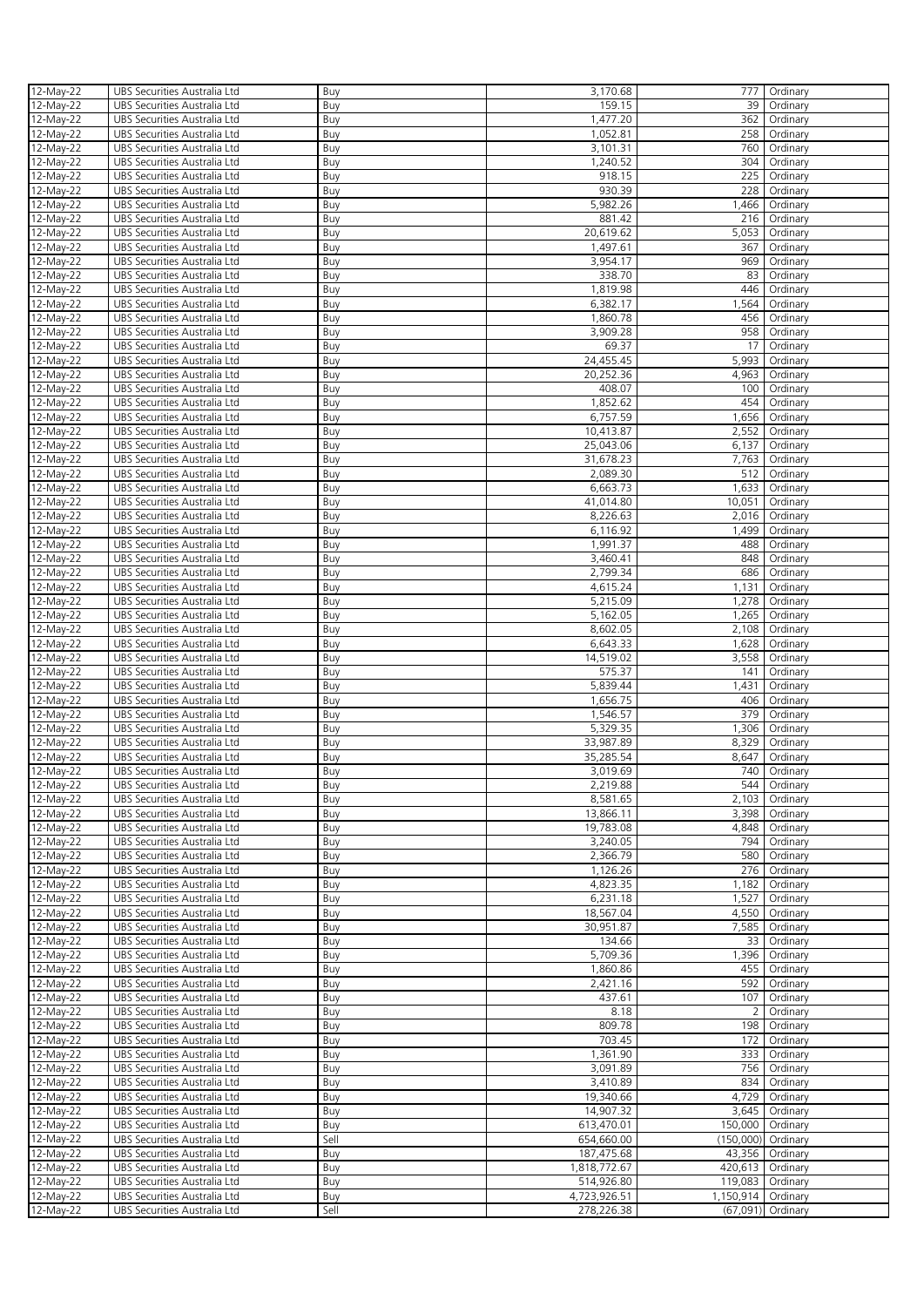| 12-May-22              | UBS Securities Australia Ltd                                 | Sell         | 3,897,987.47         | (950,520) Ordinary   |                            |
|------------------------|--------------------------------------------------------------|--------------|----------------------|----------------------|----------------------------|
| 12-May-22              | UBS Securities Australia Ltd                                 | Buy          | 629,683.76           | 154,085              | Ordinary                   |
| 12-May-22              | UBS Securities Australia Ltd                                 | Sell         | 369,112.40           |                      | (89,804) Ordinary          |
| 12-May-22              | UBS Securities Australia Ltd                                 | Sell         | 280,312.20           |                      | (68,635) Ordinary          |
| 12-May-22              | UBS Securities Australia Ltd                                 | Buy          | 7,656,134.08         | 1,872,648            | Ordinary                   |
| 12-May-22              | UBS Securities Australia Ltd                                 | Sell         | 7,615,392.88         | (1,859,136) Ordinary |                            |
| 12-May-22              | UBS Securities Australia Ltd                                 | Buy          | 2,291,754.56         | 557,496   Ordinary   |                            |
| 12-May-22              | UBS Securities Australia Ltd                                 | Buy          | 64,826.53            |                      | 15,743 Ordinary            |
| 12-May-22              | UBS Securities Australia Ltd                                 | Buy          | 562,515.60           | 137,400 Ordinary     |                            |
| 12-May-22              | UBS Securities Australia Ltd                                 | Sell         | 261,549.60           | (63, 523)            | Ordinary                   |
| 12-May-22              | UBS Securities Australia Ltd                                 | Buy          | 285,414.64           | 69,666               | Ordinary                   |
| 12-May-22              | UBS Securities Australia Ltd                                 | Sell         | 281,555.52           |                      | (68,480) Ordinary          |
| 12-May-22              | UBS Securities Australia Ltd                                 | Sell         | 4,880.12             | (1,202)              | Ordinary                   |
| 12-May-22              | UBS Securities Australia Ltd                                 | Buy          | 3,026,406.38         | 741,839              | Ordinary                   |
| 12-May-22              | UBS Securities Australia Ltd                                 | Sell         | 1,794,598.85         | (438,906)            | Ordinary                   |
| 12-May-22              | UBS Securities Australia Ltd                                 | Sell         | 28,561.91            | (6,967)              | Ordinary                   |
| 12-May-22              | UBS Securities Australia Ltd                                 | Sell         | 14,709.57            | (3, 597)             | Ordinary                   |
| 12-May-22              | UBS Securities Australia Ltd                                 | Sell         | 24,931.34            |                      | $(6,074)$ Ordinary         |
| 12-May-22              | UBS Securities Australia Ltd                                 | Sell         | 3,993.01             |                      | (974) Ordinary             |
| 12-May-22              | UBS Securities Australia Ltd                                 | Sell         | 9,840,000.00         | (2,400,000) Ordinary |                            |
| 12-May-22              | UBS Securities Australia Ltd                                 | Sell         | 377,774.21           |                      | (92,406) Ordinary          |
| 12-May-22              | UBS Securities Australia Ltd                                 | Sell         | 5, 147, 181.83       | (1,259,650) Ordinary |                            |
| 12-May-22              | UBS Securities Australia Ltd                                 | Sell         | 558,595.80           | (136, 703)           | Ordinary                   |
| 12-May-22              | UBS Securities Australia Ltd                                 | Buy          | 1,030,869.43         | 250,771              | Ordinary                   |
| 12-May-22              | UBS Securities Australia Ltd                                 | Buy          | 873,245.14           | 214,604              | Ordinary                   |
| 12-May-22              | UBS Securities Australia Ltd                                 | Sell         | 49.31                | (12)                 | Ordinary                   |
| 12-May-22              | UBS Securities Australia Ltd                                 | Sell         | 1,499.90             |                      | (365) Ordinary             |
| 12-May-22              | UBS Securities Australia Ltd                                 | Sell         | 2,103.96             |                      | (512) Ordinary             |
| 12-May-22              | UBS Securities Australia Ltd                                 | Sell         | 2,338.19             | (569)                | Ordinary                   |
| 12-May-22              | UBS Securities Australia Ltd                                 | Sell         | 2,465.58             | (600)                | Ordinary                   |
| 12-May-22              | UBS Securities Australia Ltd                                 | Sell         | 2,465.58             | (600)                | Ordinary                   |
| 12-May-22              | UBS Securities Australia Ltd                                 | Sell         | 2,465.58             |                      | (600) Ordinary             |
| 12-May-22              | UBS Securities Australia Ltd                                 | Sell         | 2,695.70             |                      | (656) Ordinary             |
| 12-May-22              | UBS Securities Australia Ltd                                 | Sell         | 2,876.51             |                      | (700) Ordinary             |
| 12-May-22              | UBS Securities Australia Ltd                                 | Sell         | 3,349.08             | (815)                | Ordinary                   |
| 12-May-22              | UBS Securities Australia Ltd                                 | Sell         | 4,109.30             | (1,000)              | Ordinary                   |
| 12-May-22              | UBS Securities Australia Ltd                                 | Sell         | 4,224.36             | (1,028)              | Ordinary                   |
| 12-May-22              | UBS Securities Australia Ltd                                 | Sell         | 4,939.38             | (1,202)              | Ordinary                   |
| 12-May-22              | UBS Securities Australia Ltd                                 | Sell         | 8,218.61             | (2,000)              | Ordinary                   |
| 12-May-22              | UBS Securities Australia Ltd                                 | Sell         | 20,546.51            |                      | (5,000) Ordinary           |
| 12-May-22              | UBS Securities Australia Ltd                                 | Sell         | 20,546.51            | (5,000)              | Ordinary                   |
| 12-May-22              | UBS Securities Australia Ltd                                 | Sell         | 1,902.61             | (463)                | Ordinary                   |
| 12-May-22              | UBS Securities Australia Ltd                                 | Sell         | 2,173.82             | (529)                | Ordinary                   |
| 12-May-22              | UBS Securities Australia Ltd                                 | Sell         | 2,465.58             |                      | (600) Ordinary             |
| 12-May-22              | UBS Securities Australia Ltd                                 | Sell         | 2,794.33             |                      | (680) Ordinary             |
| 12-May-22              | UBS Securities Australia Ltd                                 | Sell         | 2,876.51             |                      | (700) Ordinary             |
| 12-May-22              | UBS Securities Australia Ltd                                 | Sell         | 2,876.51             |                      | (700) Ordinary             |
| 12-May-22              | UBS Securities Australia Ltd                                 | Sell         | 5,876.30             |                      | (1,430) Ordinary           |
| 12-May-22              | UBS Securities Australia Ltd                                 | Sell         | 8,021.36             |                      | $(1,952)$ Ordinary         |
| 12-May-22              | UBS Securities Australia Ltd                                 | Sell         | 20,546.51            |                      | (5,000) Ordinary           |
| 12-May-22              | UBS Securities Australia Ltd                                 | Sell         | 4,199.71             |                      | $(1,022)$ Ordinary         |
| 12-May-22              | UBS Securities Australia Ltd                                 | Sell         | 3.246.35             |                      | (790) Ordinary             |
| 12-May-22              | UBS Securities Australia Ltd                                 | Sell         | 686.25               |                      | $(167)$ Ordinary           |
| 12-May-22              | UBS Securities Australia Ltd                                 | Sell         | 904.05               |                      | (220) Ordinary             |
| 12-May-22              | UBS Securities Australia Ltd                                 | Sell         | 2,235.46             |                      | (544) Ordinary             |
| 12-May-22              | UBS Securities Australia Ltd                                 | Sell         | 788.99               |                      | (192) Ordinary             |
| 12-May-22              | UBS Securities Australia Ltd                                 | Sell         | 30,195.15            |                      | (7,348) Ordinary           |
| 12-May-22              | UBS Securities Australia Ltd                                 | Sell         | 1,956.03             |                      | (476) Ordinary             |
| 12-May-22              | UBS Securities Australia Ltd                                 | Sell         | 4.569.54             |                      | $(1, 112)$ Ordinary        |
| 12-May-22              | UBS Securities Australia Ltd                                 | Sell         | 9,808.91             | (2,387)              | Ordinary                   |
| 12-May-22              | UBS Securities Australia Ltd                                 | Sell<br>Sell | 2,617.63<br>1,840.97 | (637)                | Ordinary<br>(448) Ordinary |
| 12-May-22<br>12-May-22 | UBS Securities Australia Ltd<br>UBS Securities Australia Ltd | Sell         | 5,218.81             |                      | (1,270) Ordinary           |
| 12-May-22              | UBS Securities Australia Ltd                                 | Sell         | 941.03               | (229)                | Ordinary                   |
| 12-May-22              | UBS Securities Australia Ltd                                 | Sell         | 197.25               | (48)                 | Ordinary                   |
| 12-May-22              | UBS Securities Australia Ltd                                 | Sell         | 2,169.71             |                      | (528) Ordinary             |
| $12-May-22$            | UBS Securities Australia Ltd                                 | Sell         | 21,388.92            |                      | (5,205) Ordinary           |
| 12-May-22              | UBS Securities Australia Ltd                                 | Sell         | 817.75               |                      | (199) Ordinary             |
| 12-May-22              | UBS Securities Australia Ltd                                 | Sell         | 168.48               |                      | $(41)$ Ordinary            |
| 12-May-22              | UBS Securities Australia Ltd                                 | Sell         | 1,294.43             |                      | (315) Ordinary             |
| 12-May-22              | UBS Securities Australia Ltd                                 | Sell         | 2,588.86             |                      | (630) Ordinary             |
| 12-May-22              | UBS Securities Australia Ltd                                 | Sell         | 452.02               |                      | (110) Ordinary             |
| 12-May-22              | UBS Securities Australia Ltd                                 | Sell         | 460.24               |                      | (112) Ordinary             |
| 12-May-22              | UBS Securities Australia Ltd                                 | Sell         | 945.14               |                      | (230) Ordinary             |
| 12-May-22              | UBS Securities Australia Ltd                                 | Sell         | 2,206.70             |                      | (537) Ordinary             |
| 12-May-22              | UBS Securities Australia Ltd                                 | Sell         | 5,062.66             |                      | $(1,232)$ Ordinary         |
| 12-May-22              | UBS Securities Australia Ltd                                 | Sell         | 123.28               |                      | (30) Ordinary              |
| 12-May-22              | UBS Securities Australia Ltd                                 | Sell         | 1,130.06             |                      | (275) Ordinary             |
| 12-May-22              | UBS Securities Australia Ltd                                 | Sell         | 184.92               |                      | (45) Ordinary              |
| 12-May-22              | UBS Securities Australia Ltd                                 | Sell         | 439.70               | (107)                | Ordinary                   |
|                        |                                                              |              |                      |                      |                            |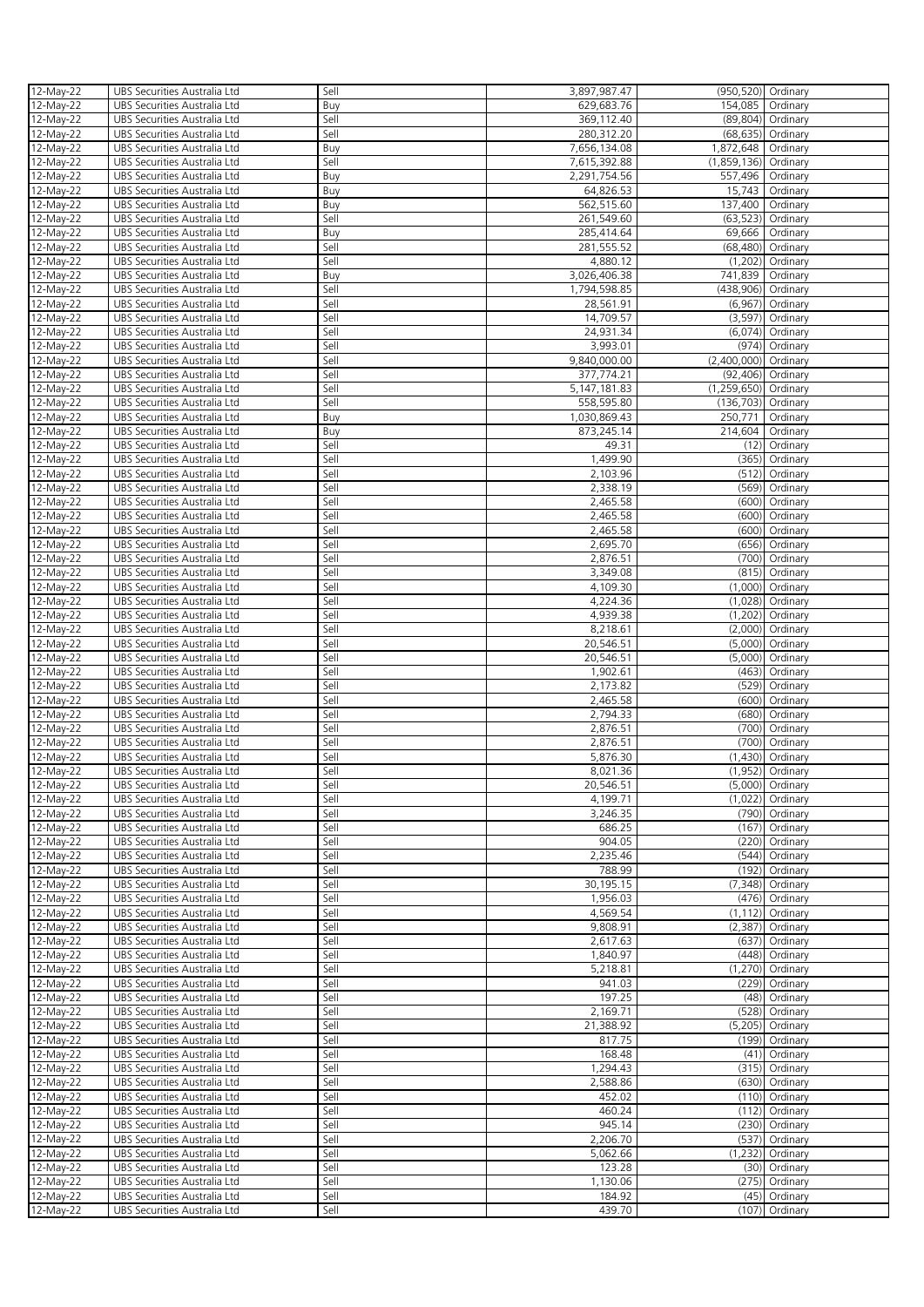| 12-May-22   | UBS Securities Australia Ltd | Sell | 1,914.93  |          | (466) Ordinary     |
|-------------|------------------------------|------|-----------|----------|--------------------|
|             |                              |      |           |          |                    |
| 12-May-22   | UBS Securities Australia Ltd | Sell | 583.52    |          | (142) Ordinary     |
| 12-May-22   | UBS Securities Australia Ltd | Sell | 45.20     |          | $(11)$ Ordinary    |
| 12-May-22   | UBS Securities Australia Ltd | Sell | 1,162.93  |          | (283) Ordinary     |
|             |                              |      |           |          |                    |
| 12-May-22   | UBS Securities Australia Ltd | Sell | 3,032.67  | (738)    | Ordinary           |
| 12-May-22   | UBS Securities Australia Ltd | Sell | 12.33     | (3)      | Ordinary           |
| 12-May-22   | UBS Securities Australia Ltd | Sell | 299.98    |          | (73) Ordinary      |
|             |                              |      |           |          |                    |
| 12-May-22   | UBS Securities Australia Ltd | Sell | 394.49    |          | (96) Ordinary      |
| 12-May-22   | UBS Securities Australia Ltd | Sell | 2,646.39  | (644)    | Ordinary           |
| 12-May-22   | UBS Securities Australia Ltd | Sell | 6,040.67  |          | $(1,470)$ Ordinary |
|             |                              |      |           |          |                    |
| 12-May-22   | UBS Securities Australia Ltd | Sell | 599.96    |          | (146) Ordinary     |
| 12-May-22   | UBS Securities Australia Ltd | Sell | 649.27    |          | (158) Ordinary     |
| 12-May-22   | UBS Securities Australia Ltd | Sell | 1,364.29  |          | (332) Ordinary     |
|             |                              |      |           |          |                    |
| 12-May-22   | UBS Securities Australia Ltd | Sell | 41.09     |          | (10) Ordinary      |
| 12-May-22   | UBS Securities Australia Ltd | Sell | 29,595.20 | (7,202)  | Ordinary           |
| 12-May-22   | UBS Securities Australia Ltd | Sell | 19,174.01 | (4,666)  | Ordinary           |
|             |                              |      |           |          |                    |
| 12-May-22   | UBS Securities Australia Ltd | Sell | 5,198.27  | (1,265)  | Ordinary           |
| 12-May-22   | UBS Securities Australia Ltd | Sell | 34,472.94 | (8,389)  | Ordinary           |
| 12-May-22   | UBS Securities Australia Ltd | Sell | 5,979.04  | (1,455)  | Ordinary           |
|             |                              |      |           |          |                    |
| 12-May-22   | UBS Securities Australia Ltd | Sell | 8,535.02  | (2,077)  | Ordinary           |
| 12-May-22   | UBS Securities Australia Ltd | Sell | 13,963.41 | (3,398)  | Ordinary           |
|             |                              | Sell |           |          |                    |
| 12-May-22   | UBS Securities Australia Ltd |      | 19,921.90 |          | (4,848) Ordinary   |
| 12-May-22   | UBS Securities Australia Ltd | Sell | 1,631.39  | (397)    | Ordinary           |
| 12-May-22   | UBS Securities Australia Ltd | Sell | 3,854.53  |          | (938) Ordinary     |
| 12-May-22   |                              | Sell | 9,870.54  |          | $(2,402)$ Ordinary |
|             | UBS Securities Australia Ltd |      |           |          |                    |
| 12-May-22   | UBS Securities Australia Ltd | Sell | 2,066.98  | (503)    | Ordinary           |
| 12-May-22   | UBS Securities Australia Ltd | Sell | 452.02    |          | (110) Ordinary     |
| 12-May-22   |                              | Sell | 2,083.42  | (507)    |                    |
|             | UBS Securities Australia Ltd |      |           |          | Ordinary           |
| 12-May-22   | UBS Securities Australia Ltd | Sell | 1,425.93  | (347)    | Ordinary           |
| 12-May-22   | UBS Securities Australia Ltd | Sell | 332.85    | (81)     | Ordinary           |
|             | UBS Securities Australia Ltd | Sell | 468.46    |          | $(114)$ Ordinary   |
| 12-May-22   |                              |      |           |          |                    |
| 12-May-22   | UBS Securities Australia Ltd | Sell | 1,290.32  |          | $(314)$ Ordinary   |
| 12-May-22   | UBS Securities Australia Ltd | Sell | 1,499.90  | (365)    | Ordinary           |
|             |                              | Sell |           |          |                    |
| 12-May-22   | UBS Securities Australia Ltd |      | 2,276.55  |          | (554) Ordinary     |
| 12-May-22   | UBS Securities Australia Ltd | Sell | 747.89    |          | (182) Ordinary     |
| 12-May-22   | UBS Securities Australia Ltd | Sell | 18,668.56 |          | $(4,543)$ Ordinary |
|             |                              |      |           |          |                    |
| 12-May-22   | UBS Securities Australia Ltd | Sell | 213.68    |          | (52) Ordinary      |
| 12-May-22   | UBS Securities Australia Ltd | Sell | 706.80    | (172)    | Ordinary           |
| 12-May-22   | UBS Securities Australia Ltd | Sell | 201.36    |          | (49) Ordinary      |
|             |                              |      |           |          |                    |
| 12-May-22   | UBS Securities Australia Ltd | Sell | 4.11      | (1)      | Ordinary           |
| 12-May-22   | UBS Securities Australia Ltd | Sell | 127.39    |          | (31) Ordinary      |
| 12-May-22   | UBS Securities Australia Ltd | Sell | 953.36    | (232)    | Ordinary           |
|             |                              |      |           |          |                    |
| 12-May-22   | UBS Securities Australia Ltd | Sell | 7,536.46  | (1,834)  | Ordinary           |
| 12-May-22   | UBS Securities Australia Ltd | Sell | 4,610.64  | (1, 122) | Ordinary           |
|             | UBS Securities Australia Ltd | Sell | 1,434.15  | (349)    |                    |
| 12-May-22   |                              |      |           |          | Ordinary           |
| 12-May-22   | UBS Securities Australia Ltd | Sell | 5,342.09  |          | $(1,300)$ Ordinary |
| 12-May-22   | UBS Securities Australia Ltd | Sell | 17,053.61 |          | (4,150) Ordinary   |
|             |                              | Sell | 2,995.68  |          |                    |
| 12-May-22   | UBS Securities Australia Ltd |      |           |          | (729) Ordinary     |
| 12-May-22   | UBS Securities Australia Ltd | Sell | 14,530.49 |          | (3,536) Ordinary   |
| 12-May-22   | UBS Securities Australia Ltd | Sell | 15,101.69 |          | $(3,675)$ Ordinary |
|             |                              |      | 4,655.84  |          |                    |
| 12-May-22   | UBS Securities Australia Ltd | Sell |           |          | (1,133) Ordinary   |
| 12-May-22   | UBS Securities Australia Ltd | Sell | 2,913.50  |          | (709) Ordinary     |
| 12-May-22   | UBS Securities Australia Ltd | Sell | 1,109.51  |          | (270) Ordinary     |
| 12-May-22   | UBS Securities Australia Ltd | Sell | 156.15    |          | (38) Ordinary      |
|             |                              |      |           |          |                    |
| 12-May-22   | UBS Securities Australia Ltd | Sell | 263.00    |          | (64) Ordinary      |
| 12-May-22   | UBS Securities Australia Ltd | Sell | 5,259.91  |          | $(1,280)$ Ordinary |
| 12-May-22   | UBS Securities Australia Ltd | Sell | 53.42     |          | (13) Ordinary      |
|             |                              |      |           |          |                    |
| 12-May-22   | UBS Securities Australia Ltd | Sell | 3,279.22  |          | (798) Ordinary     |
| 12-May-22   | UBS Securities Australia Ltd | Sell | 521.88    | (127)    | Ordinary           |
| 12-May-22   | UBS Securities Australia Ltd | Sell | 2,025.89  |          | (493) Ordinary     |
|             |                              |      |           |          |                    |
| 12-May-22   | UBS Securities Australia Ltd | Sell | 2,165.60  | (527)    | Ordinary           |
| 12-May-22   | UBS Securities Australia Ltd | Sell | 9,915.75  |          | $(2,413)$ Ordinary |
| 12-May-22   | UBS Securities Australia Ltd | Sell | 1,434.15  |          | (349) Ordinary     |
|             |                              | Sell | 7,852.88  |          |                    |
| 12-May-22   | UBS Securities Australia Ltd |      |           |          | $(1,911)$ Ordinary |
| 12-May-22   | UBS Securities Australia Ltd | Sell | 821.86    |          | (200) Ordinary     |
| 12-May-22   | UBS Securities Australia Ltd | Sell | 599.96    |          | (146) Ordinary     |
| 12-May-22   | UBS Securities Australia Ltd | Sell | 1,775.22  | (432)    | Ordinary           |
|             |                              |      |           |          |                    |
| 12-May-22   | UBS Securities Australia Ltd | Sell | 8,325.45  |          | $(2,026)$ Ordinary |
| 12-May-22   | UBS Securities Australia Ltd | Sell | 26,784.43 |          | $(6,518)$ Ordinary |
|             | UBS Securities Australia Ltd | Sell | 4,446.27  | (1,082)  |                    |
| 12-May-22   |                              |      |           |          | Ordinary           |
| $12-May-22$ | UBS Securities Australia Ltd | Sell | 6,759.80  |          | $(1,645)$ Ordinary |
| 12-May-22   | UBS Securities Australia Ltd | Sell | 13,416.87 |          | $(3,265)$ Ordinary |
|             |                              | Sell |           |          |                    |
| 12-May-22   | UBS Securities Australia Ltd |      | 723.24    |          | $(176)$ Ordinary   |
| 12-May-22   | UBS Securities Australia Ltd | Sell | 1,746.45  |          | (425) Ordinary     |
| 12-May-22   | UBS Securities Australia Ltd | Sell | 18,775.40 |          | (4,569) Ordinary   |
|             |                              |      |           |          |                    |
| 12-May-22   | UBS Securities Australia Ltd | Sell | 694.47    |          | (169) Ordinary     |
| 12-May-22   | UBS Securities Australia Ltd | Sell | 2,888.84  |          | (703) Ordinary     |
| 12-May-22   | UBS Securities Australia Ltd | Sell | 1,582.08  | (385)    | Ordinary           |
|             |                              | Sell | 1,113.62  | (271)    | Ordinary           |
| 12-May-22   | UBS Securities Australia Ltd |      |           |          |                    |
| 12-May-22   | UBS Securities Australia Ltd | Sell | 90.40     |          | (22) Ordinary      |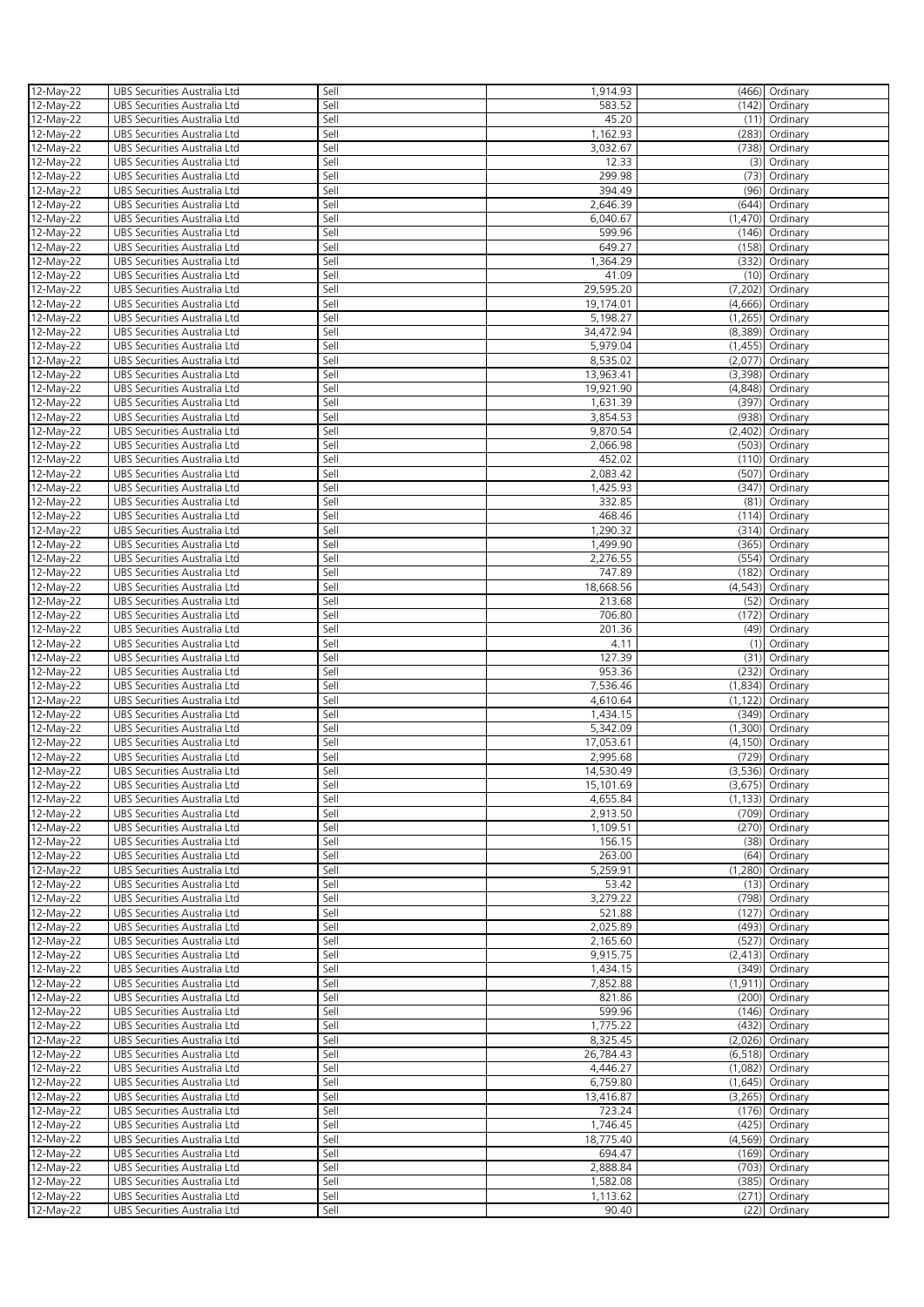| 12-May-22   | UBS Securities Australia Ltd | Sell | 1,471.13  |         |                     |
|-------------|------------------------------|------|-----------|---------|---------------------|
|             |                              |      |           |         | (358) Ordinary      |
| 12-May-22   | UBS Securities Australia Ltd | Sell | 1,820.42  |         | (443) Ordinary      |
| 12-May-22   | UBS Securities Australia Ltd | Sell | 1,175.26  |         | (286) Ordinary      |
|             |                              |      |           |         |                     |
| 12-May-22   | UBS Securities Australia Ltd | Sell | 1,791.66  |         | (436) Ordinary      |
| 12-May-22   | UBS Securities Australia Ltd | Sell | 673.93    |         | (164) Ordinary      |
| 12-May-22   | UBS Securities Australia Ltd | Sell | 3,053.21  |         | (743) Ordinary      |
|             |                              |      |           |         |                     |
| 12-May-22   | UBS Securities Australia Ltd | Sell | 2,128.62  |         | (518) Ordinary      |
| 12-May-22   | UBS Securities Australia Ltd | Sell | 3,435.38  |         | (836) Ordinary      |
|             |                              |      |           |         |                     |
| 12-May-22   | UBS Securities Australia Ltd | Sell | 4,170.94  |         | $(1,015)$ Ordinary  |
| 12-May-22   | UBS Securities Australia Ltd | Sell | 18,783.62 |         | $(4,571)$ Ordinary  |
|             |                              | Sell |           |         |                     |
| 12-May-22   | UBS Securities Australia Ltd |      | 1,762.89  |         | (429) Ordinary      |
| 12-May-22   | UBS Securities Australia Ltd | Sell | 7,704.94  |         | $(1,875)$ Ordinary  |
| 12-May-22   | UBS Securities Australia Ltd | Sell | 9,821.23  |         | $(2,390)$ Ordinary  |
|             |                              |      |           |         |                     |
| 12-May-22   | UBS Securities Australia Ltd | Sell | 1,298.54  |         | (316) Ordinary      |
| 12-May-22   | UBS Securities Australia Ltd | Sell | 4,590.09  |         | $(1, 117)$ Ordinary |
|             |                              |      |           |         |                     |
| 12-May-22   | UBS Securities Australia Ltd | Sell | 22,568.29 | (5,492) | Ordinary            |
| 12-May-22   | UBS Securities Australia Ltd | Sell | 17,702.88 |         | (4,308) Ordinary    |
|             |                              | Sell | 36.98     |         |                     |
| 12-May-22   | UBS Securities Australia Ltd |      |           | (9)     | Ordinary            |
| 12-May-22   | UBS Securities Australia Ltd | Sell | 382.17    | (93)    | Ordinary            |
|             |                              | Sell | 1,171.15  | (285)   |                     |
| 12-May-22   | UBS Securities Australia Ltd |      |           |         | Ordinary            |
| 12-May-22   | UBS Securities Australia Ltd | Sell | 1,471.13  |         | (358) Ordinary      |
| 12-May-22   | UBS Securities Australia Ltd | Sell | 1,808.09  |         | (440) Ordinary      |
|             |                              |      |           |         |                     |
| 12-May-22   | UBS Securities Australia Ltd | Sell | 24.66     |         | (6) Ordinary        |
| 12-May-22   | UBS Securities Australia Ltd | Sell | 1,265.67  |         | (308) Ordinary      |
|             |                              |      |           |         |                     |
| 12-May-22   | UBS Securities Australia Ltd | Sell | 283.54    |         | (69) Ordinary       |
| 12-May-22   | UBS Securities Australia Ltd | Sell | 328.74    |         | (80) Ordinary       |
|             |                              |      |           |         |                     |
| 12-May-22   | UBS Securities Australia Ltd | Sell | 2,465.58  |         | (600) Ordinary      |
| 12-May-22   | UBS Securities Australia Ltd | Sell | 1,812.20  |         | (441) Ordinary      |
|             |                              | Sell |           |         |                     |
| 12-May-22   | UBS Securities Australia Ltd |      | 1,812.20  |         | (441) Ordinary      |
| 12-May-22   | UBS Securities Australia Ltd | Sell | 328.74    | (80)    | Ordinary            |
| 12-May-22   | UBS Securities Australia Ltd | Sell | 2,177.93  |         | (530) Ordinary      |
|             |                              |      |           |         |                     |
| 12-May-22   | UBS Securities Australia Ltd | Sell | 1,101.29  |         | $(268)$ Ordinary    |
| 12-May-22   | UBS Securities Australia Ltd | Sell | 1,376.62  |         | (335) Ordinary      |
|             |                              |      |           |         |                     |
| 12-May-22   | UBS Securities Australia Ltd | Sell | 312.31    |         | (76) Ordinary       |
| 12-May-22   | UBS Securities Australia Ltd | Sell | 1,356.07  |         | (330) Ordinary      |
|             |                              |      |           |         |                     |
| 12-May-22   | UBS Securities Australia Ltd | Sell | 1,664.27  | (405)   | Ordinary            |
| 12-May-22   | UBS Securities Australia Ltd | Sell | 2,268.33  |         | (552) Ordinary      |
|             |                              |      |           |         |                     |
| 12-May-22   | UBS Securities Australia Ltd | Sell | 1,853.30  | (451)   | Ordinary            |
| 12-May-22   | UBS Securities Australia Ltd | Sell | 1,865.62  | (454)   | Ordinary            |
|             |                              |      |           |         |                     |
| 12-May-22   | UBS Securities Australia Ltd | Sell | 1,824.53  |         | (444) Ordinary      |
| 12-May-22   | UBS Securities Australia Ltd | Sell | 2,424.49  |         | (590) Ordinary      |
|             |                              |      |           |         |                     |
| 12-May-22   | UBS Securities Australia Ltd | Sell | 3,238.13  | (788)   | Ordinary            |
| 12-May-22   | UBS Securities Australia Ltd | Sell | 168.48    | (41)    | Ordinary            |
|             |                              |      |           |         |                     |
| 12-May-22   | UBS Securities Australia Ltd | Sell | 468.46    |         | (114) Ordinary      |
| 12-May-22   | UBS Securities Australia Ltd | Sell | 793.10    | (193)   | Ordinary            |
| 12-May-22   | UBS Securities Australia Ltd | Sell | 830.08    | (202)   | Ordinary            |
|             |                              |      |           |         |                     |
| 12-May-22   | UBS Securities Australia Ltd | Sell | 653.38    | (159)   | Ordinary            |
| 12-May-22   | UBS Securities Australia Ltd | Sell | 673.93    |         | (164) Ordinary      |
|             |                              |      |           |         |                     |
| 12-May-22   | UBS Securities Australia Ltd | Sell | 747.89    |         | (182) Ordinary      |
| 12-May-22   | UBS Securities Australia Ltd | Sell | 653.38    |         | (159) Ordinary      |
|             |                              |      |           |         |                     |
| 12-May-22   | UBS Securities Australia Ltd | Sell | 641.05    |         | (156) Ordinary      |
| 12-May-22   | UBS Securities Australia Ltd | Sell | 82.19     |         | (20) Ordinary       |
| 12-May-22   | UBS Securities Australia Ltd | Sell | 308.20    |         |                     |
|             |                              |      |           |         | (75) Ordinary       |
| 12-May-22   | UBS Securities Australia Ltd | Sell | 562.97    |         | (137) Ordinary      |
| 12-May-22   | UBS Securities Australia Ltd | Sell | 657.49    |         | (160) Ordinary      |
|             |                              |      |           |         |                     |
| 12-May-22   | UBS Securities Australia Ltd | Sell | 604.07    | (147)   | Ordinary            |
| 12-May-22   | UBS Securities Australia Ltd | Sell | 776.66    |         | (189) Ordinary      |
|             |                              |      |           |         |                     |
| 12-May-22   | UBS Securities Australia Ltd | Sell | 571.19    | (139)   | Ordinary            |
| 12-May-22   | UBS Securities Australia Ltd | Sell | 727.35    |         | (177) Ordinary      |
|             |                              | Sell | 624.61    |         | (152) Ordinary      |
| 12-May-22   | UBS Securities Australia Ltd |      |           |         |                     |
| 12-May-22   | UBS Securities Australia Ltd | Sell | 575.30    |         | (140) Ordinary      |
| 12-May-22   | UBS Securities Australia Ltd | Sell | 102.73    | (25)    | Ordinary            |
|             |                              |      |           |         |                     |
| 12-May-22   | UBS Securities Australia Ltd | Sell | 468.46    |         | (114) Ordinary      |
| 12-May-22   | UBS Securities Australia Ltd | Sell | 1,577.97  |         | (384) Ordinary      |
|             |                              |      |           |         |                     |
| 12-May-22   | UBS Securities Australia Ltd | Sell | 1,010.89  |         | (246) Ordinary      |
| 12-May-22   | UBS Securities Australia Ltd | Sell | 69.86     |         | (17) Ordinary       |
|             |                              |      |           |         |                     |
| 12-May-22   | UBS Securities Australia Ltd | Sell | 1,204.03  |         | (293) Ordinary      |
| 12-May-22   | UBS Securities Australia Ltd | Sell | 254.78    |         | (62) Ordinary       |
|             |                              |      |           |         |                     |
| 12-May-22   | UBS Securities Australia Ltd | Sell | 1,232.79  |         | (300) Ordinary      |
| 12-May-22   | UBS Securities Australia Ltd | Sell | 12.33     |         | (3) Ordinary        |
| $12-May-22$ | UBS Securities Australia Ltd | Sell | 386.27    |         | (94) Ordinary       |
|             |                              |      |           |         |                     |
| 12-May-22   | UBS Securities Australia Ltd | Sell | 821.86    |         | (200) Ordinary      |
| 12-May-22   | UBS Securities Australia Ltd | Sell | 1,015.00  | (247)   | Ordinary            |
|             |                              |      |           |         |                     |
| 12-May-22   | UBS Securities Australia Ltd | Sell | 1,080.75  |         | (263) Ordinary      |
| 12-May-22   | UBS Securities Australia Ltd | Sell | 1,483.46  |         | (361) Ordinary      |
|             |                              |      |           |         |                     |
| 12-May-22   | UBS Securities Australia Ltd | Sell | 1,015.00  |         | (247) Ordinary      |
| 12-May-22   | UBS Securities Australia Ltd | Sell | 1,249.23  |         | (304) Ordinary      |
|             |                              |      |           |         |                     |
| 12-May-22   | UBS Securities Australia Ltd | Sell | 1,015.00  |         | (247) Ordinary      |
| 12-May-22   | UBS Securities Australia Ltd | Sell | 1,035.54  | (252)   | Ordinary            |
|             |                              |      |           |         |                     |
| 12-May-22   | UBS Securities Australia Ltd | Sell | 1,269.77  |         | (309) Ordinary      |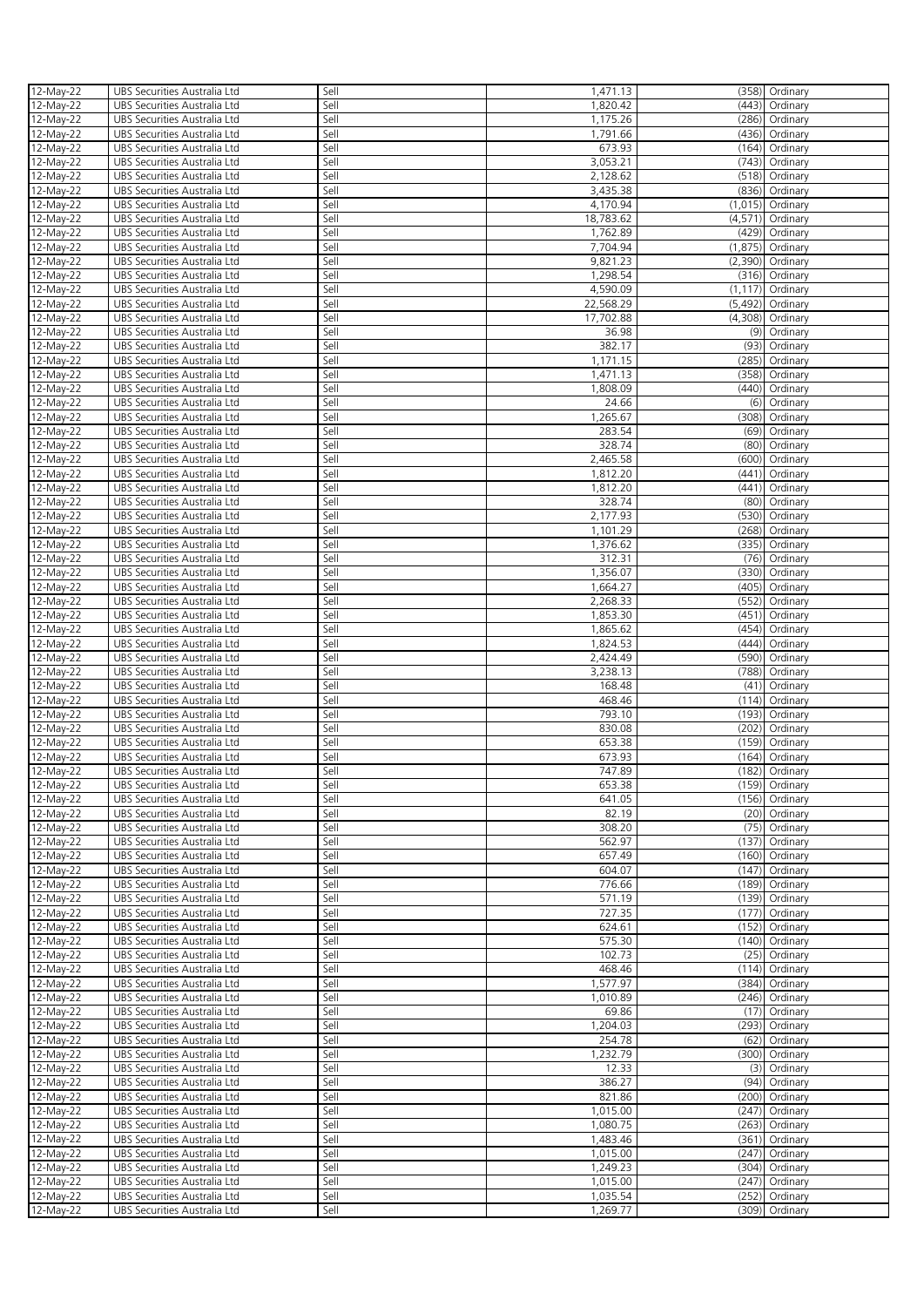|                        | UBS Securities Australia Ltd                                 | Sell         | 1,130.06        |          | (275) Ordinary           |
|------------------------|--------------------------------------------------------------|--------------|-----------------|----------|--------------------------|
| 12-May-22<br>12-May-22 | UBS Securities Australia Ltd                                 | Sell         | 1,015.00        | (247)    | Ordinary                 |
|                        |                                                              |              |                 |          |                          |
| 12-May-22              | UBS Securities Australia Ltd                                 | Sell         | 1,857.40        | (452)    | Ordinary                 |
| 12-May-22              | UBS Securities Australia Ltd                                 | Sell         | 2.058.76        |          | (501) Ordinary           |
| 12-May-22              | UBS Securities Australia Ltd                                 | Sell         | 1,803.98        | (439)    | Ordinary                 |
| 12-May-22              | UBS Securities Australia Ltd                                 | Sell         | 2,588.86        | (630)    | Ordinary                 |
| 12-May-22              | UBS Securities Australia Ltd                                 | Sell         | 2,009.45        |          | (489) Ordinary           |
|                        |                                                              |              | 415.04          |          | (101) Ordinary           |
| 12-May-22              | UBS Securities Australia Ltd                                 | Sell         |                 |          |                          |
| 12-May-22              | UBS Securities Australia Ltd                                 | Sell         | 1,430.04        | (348)    | Ordinary                 |
| 12-May-22              | UBS Securities Australia Ltd                                 | Sell         | 1,964.25        |          | (478) Ordinary           |
| 12-May-22              | UBS Securities Australia Ltd                                 | Sell         | 2,194.37        |          | (534) Ordinary           |
| 12-May-22              | UBS Securities Australia Ltd                                 | Sell         | 2,058.76        |          | (501) Ordinary           |
| 12-May-22              | UBS Securities Australia Ltd                                 | Sell         | 2,482.02        | (604)    | Ordinary                 |
| 12-May-22              | UBS Securities Australia Ltd                                 | Sell         | 2,334.08        |          | (568) Ordinary           |
|                        |                                                              |              |                 |          |                          |
| 12-May-22              | UBS Securities Australia Ltd                                 | Sell         | 1,808.09        | (440)    | Ordinary                 |
| 12-May-22              | UBS Securities Australia Ltd                                 | Sell         | 1,808.09        |          | (440) Ordinary           |
| 12-May-22              | UBS Securities Australia Ltd                                 | Sell         | 2,777.89        |          | (676) Ordinary           |
| 12-May-22              | UBS Securities Australia Ltd                                 | Sell         | 82.19           |          | (20) Ordinary            |
| 12-May-22              | UBS Securities Australia Ltd                                 | Sell         | 2,892.95        |          | (704) Ordinary           |
| 12-May-22              | UBS Securities Australia Ltd                                 | Sell         | 2,087.53        |          | (508) Ordinary           |
|                        |                                                              |              |                 |          |                          |
| 12-May-22              | UBS Securities Australia Ltd                                 | Sell         | 2,132.73        |          | (519) Ordinary           |
| 12-May-22              | UBS Securities Australia Ltd                                 | Sell         | 1,458.80        | (355)    | Ordinary                 |
| 12-May-22              | UBS Securities Australia Ltd                                 | Sell         | 1,438.26        |          | (350) Ordinary           |
| 12-May-22              | UBS Securities Australia Ltd                                 | Sell         | 1,467.02        | (357)    | Ordinary                 |
| 12-May-22              | UBS Securities Australia Ltd                                 | Sell         | 164.37          |          | (40) Ordinary            |
| 12-May-22              | UBS Securities Australia Ltd                                 | Sell         | 312.31          | (76)     | Ordinary                 |
|                        |                                                              | Sell         | 1,212.24        |          | (295) Ordinary           |
| 12-May-22              | UBS Securities Australia Ltd                                 |              |                 |          |                          |
| 12-May-22              | UBS Securities Australia Ltd                                 | Sell         | 2,391.61        | (582)    | Ordinary                 |
| 12-May-22              | UBS Securities Australia Ltd                                 | Sell         | 4,610.64        | (1, 122) | Ordinary                 |
| 12-May-22              | UBS Securities Australia Ltd                                 | Sell         | 9,052.79        | (2,203)  | Ordinary                 |
| 12-May-22              | UBS Securities Australia Ltd                                 | Sell         | 1,943.70        | (473)    | Ordinary                 |
| 12-May-22              | UBS Securities Australia Ltd                                 | Sell         | 2,543.66        |          | (619) Ordinary           |
| 12-May-22              | UBS Securities Australia Ltd                                 | Sell         | 2,502.57        |          | (609) Ordinary           |
| 12-May-22              | UBS Securities Australia Ltd                                 | Sell         | 1,775.22        | (432)    | Ordinary                 |
|                        | UBS Securities Australia Ltd                                 | Sell         | 1,343.74        | (327)    | Ordinary                 |
| 12-May-22              |                                                              |              |                 |          |                          |
| 12-May-22              | UBS Securities Australia Ltd                                 | Sell         | 1,561.53        |          | (380) Ordinary           |
| 12-May-22              | UBS Securities Australia Ltd                                 | Sell         | 1,919.04        | (467)    | Ordinary                 |
| 12-May-22              | UBS Securities Australia Ltd                                 | Sell         | 1,261.56        | (307)    | Ordinary                 |
| 12-May-22              | UBS Securities Australia Ltd                                 | Sell         | 1,171.15        | (285)    | Ordinary                 |
| 12-May-22              | UBS Securities Australia Ltd                                 | Sell         | 1,319.09        | (321)    | Ordinary                 |
| 12-May-22              | UBS Securities Australia Ltd                                 | Sell         | 1,269.77        | (309)    | Ordinary                 |
| 12-May-22              | UBS Securities Australia Ltd                                 | Sell         | 1,220.46        | (297)    | Ordinary                 |
|                        |                                                              |              |                 |          |                          |
|                        |                                                              |              |                 |          |                          |
| 12-May-22              | UBS Securities Australia Ltd                                 | Sell         | 1,520.44        |          | (370) Ordinary           |
| 12-May-22              | UBS Securities Australia Ltd                                 | Sell         | 591.74          |          | (144) Ordinary           |
| 12-May-22              | UBS Securities Australia Ltd                                 | Sell         | 599.96          |          | (146) Ordinary           |
| 12-May-22              | UBS Securities Australia Ltd                                 | Sell         | 1,220.46        | (297)    | Ordinary                 |
| 12-May-22              | UBS Securities Australia Ltd                                 | Sell         | 1,261.56        | (307)    | Ordinary                 |
| 12-May-22              | UBS Securities Australia Ltd                                 | Sell         | 1,319.09        |          | (321) Ordinary           |
|                        | UBS Securities Australia Ltd                                 | Sell         | 69.86           |          | (17) Ordinary            |
| 12-May-22              |                                                              |              |                 |          |                          |
| 12-May-22              | UBS Securities Australia Ltd                                 | Sell         | 1,130.06        |          | (275) Ordinary           |
| 12-May-22              | UBS Securities Australia Ltd                                 | Sell         | 1,130.06        |          | (275) Ordinary           |
| 12-May-22              | UBS Securities Australia Ltd                                 | Sell         | 1,816.31        |          | (442) Ordinary           |
| 12-May-22              | UBS Securities Australia Ltd                                 | Sell         | 1,520.44        |          | (370) Ordinary           |
| 12-May-22              | UBS Securities Australia Ltd                                 | Sell         | 1,421.82        |          | (346) Ordinary           |
| 12-May-22              | UBS Securities Australia Ltd                                 | Sell         | 1,191.70        |          | (290) Ordinary           |
| 12-May-22              | UBS Securities Australia Ltd                                 | Sell         | 3,369.63        |          | (820) Ordinary           |
| 12-May-22              | UBS Securities Australia Ltd                                 | Sell         | 2,227.24        |          | (542) Ordinary           |
|                        |                                                              | Sell         |                 |          |                          |
| 12-May-22              | UBS Securities Australia Ltd                                 |              | 1,923.15        |          | (468) Ordinary           |
| 12-May-22              | UBS Securities Australia Ltd                                 | Sell         | 1,877.95        |          | (457) Ordinary           |
| 12-May-22              | UBS Securities Australia Ltd                                 | Sell         | 2,202.59        |          | (536) Ordinary           |
| 12-May-22              | UBS Securities Australia Ltd                                 | Sell         | 2,112.18        |          | (514) Ordinary           |
| 12-May-22              | UBS Securities Australia Ltd                                 | Sell         | 61.64           |          | (15) Ordinary            |
| 12-May-22              | UBS Securities Australia Ltd                                 | Sell         | 550.65          |          | (134) Ordinary           |
| 12-May-22              | UBS Securities Australia Ltd                                 | Sell         | 1,828.64        |          | (445) Ordinary           |
| 12-May-22              | UBS Securities Australia Ltd                                 | Sell         | 550.65          |          | (134) Ordinary           |
| 12-May-22              | UBS Securities Australia Ltd                                 | Sell         | 2,502.57        |          | (609) Ordinary           |
|                        | UBS Securities Australia Ltd                                 | Sell         | 5,432.50        | (1,322)  | Ordinary                 |
| $12-May-22$            |                                                              |              |                 |          |                          |
| 12-May-22              | UBS Securities Australia Ltd                                 | Sell         | 12,356.67       | (3,007)  | Ordinary                 |
| 12-May-22              | UBS Securities Australia Ltd                                 | Sell         | 19,395.91       |          | (4,720) Ordinary         |
| 12-May-22              | UBS Securities Australia Ltd                                 | Sell         | 567.08          |          | (138) Ordinary           |
| 12-May-22              | UBS Securities Australia Ltd                                 | Sell         | 2,424.49        |          | (590) Ordinary           |
| 12-May-22              | UBS Securities Australia Ltd                                 | Sell         | 283.54          |          | (69) Ordinary            |
| 12-May-22              | UBS Securities Australia Ltd                                 | Sell         | 2,531.33        |          | (616) Ordinary           |
| 12-May-22              | UBS Securities Australia Ltd                                 | Sell         | 2,732.69        |          | (665) Ordinary           |
| 12-May-22              | UBS Securities Australia Ltd                                 | Sell         | 2,950.48        |          | (718) Ordinary           |
|                        |                                                              |              |                 |          |                          |
| 12-May-22              | UBS Securities Australia Ltd                                 | Sell         | 2,872.40        |          | (699) Ordinary           |
| 12-May-22              | UBS Securities Australia Ltd                                 | Sell         | 3,090.20        |          | (752) Ordinary           |
| 12-May-22              | UBS Securities Australia Ltd                                 | Sell         | 11,962.18       | (2,911)  | Ordinary                 |
| 12-May-22<br>12-May-22 | UBS Securities Australia Ltd<br>UBS Securities Australia Ltd | Sell<br>Sell | 657.49<br>36.98 | (160)    | Ordinary<br>(9) Ordinary |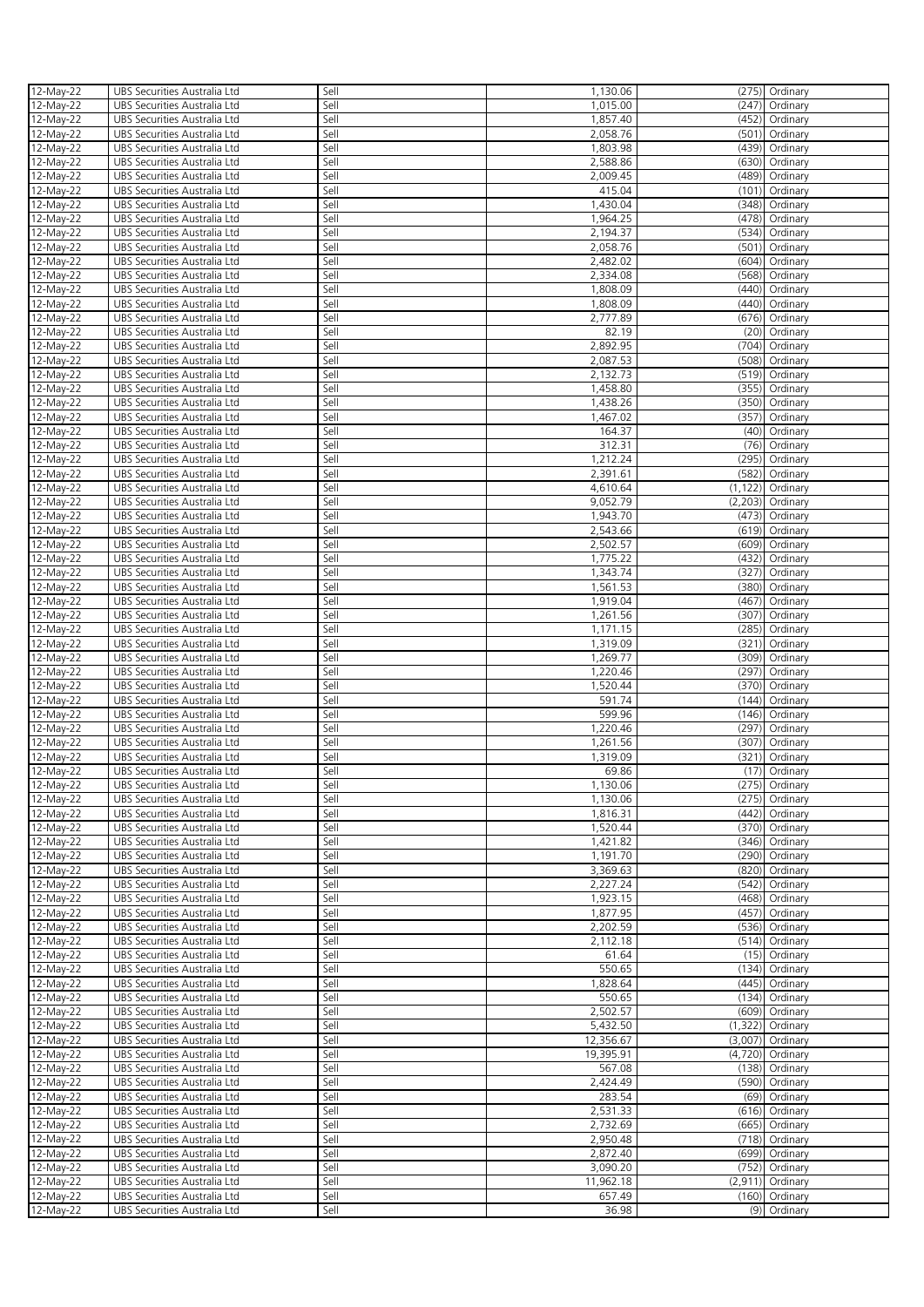| 12-May-22               | UBS Securities Australia Ltd | Sell | 184.92    |          | (45) Ordinary       |
|-------------------------|------------------------------|------|-----------|----------|---------------------|
| 12-May-22               | UBS Securities Australia Ltd | Sell | 238.34    | (58)     | Ordinary            |
|                         |                              | Sell | 2,465.58  |          |                     |
| 12-May-22               | UBS Securities Australia Ltd |      |           | (600)    | Ordinary            |
| 12-May-22               | UBS Securities Australia Ltd | Sell | 2,860.07  | (696)    | Ordinary            |
| 12-May-22               | UBS Securities Australia Ltd | Sell | 3,998.35  | (973)    | Ordinary            |
| 12-May-22               | UBS Securities Australia Ltd | Sell | 4,035.34  | (982)    | Ordinary            |
| 12-May-22               | UBS Securities Australia Ltd | Sell | 4,680.50  |          | $(1, 139)$ Ordinary |
| 12-May-22               | UBS Securities Australia Ltd | Sell | 110.95    | (27)     | Ordinary            |
| 12-May-22               | UBS Securities Australia Ltd | Sell | 7,922.74  | (1,928)  | Ordinary            |
|                         |                              |      |           |          |                     |
| 12-May-22               | UBS Securities Australia Ltd | Sell | 727.35    | (177)    | Ordinary            |
| 12-May-22               | UBS Securities Australia Ltd | Sell | 6,550.23  | (1, 594) | Ordinary            |
| 12-May-22               | UBS Securities Australia Ltd | Sell | 12,574.47 | (3,060)  | Ordinary            |
| 12-May-22               | UBS Securities Australia Ltd | Sell | 304.09    | (74)     | Ordinary            |
| 12-May-22               | UBS Securities Australia Ltd | Sell | 821.86    | (200)    | Ordinary            |
| 12-May-22               | UBS Securities Australia Ltd | Sell | 2,555.99  | (622)    | Ordinary            |
|                         |                              |      |           |          |                     |
| 12-May-22               | UBS Securities Australia Ltd | Sell | 3,439.49  | (837)    | Ordinary            |
| 12-May-22               | UBS Securities Australia Ltd | Sell | 4,783.23  | (1, 164) | Ordinary            |
| 12-May-22               | UBS Securities Australia Ltd | Sell | 2,457.36  | (598)    | Ordinary            |
| 12-May-22               | UBS Securities Australia Ltd | Sell | 2,338.19  |          | (569) Ordinary      |
| 12-May-22               | UBS Securities Australia Ltd | Sell | 1,060.20  |          | (258) Ordinary      |
| 12-May-22               |                              | Sell | 12,451.19 |          | (3,030) Ordinary    |
|                         | UBS Securities Australia Ltd |      |           |          |                     |
| 12-May-22               | UBS Securities Australia Ltd | Sell | 271.21    |          | (66) Ordinary       |
| 12-May-22               | UBS Securities Australia Ltd | Sell | 82.19     |          | (20) Ordinary       |
| 12-May-22               | UBS Securities Australia Ltd | Sell | 36.98     |          | (9) Ordinary        |
| 12-May-22               | UBS Securities Australia Ltd | Sell | 119.17    |          | (29) Ordinary       |
| 12-May-22               |                              | Sell | 139.72    | (34)     | Ordinary            |
|                         | UBS Securities Australia Ltd |      |           |          |                     |
| 12-May-22               | UBS Securities Australia Ltd | Sell | 6,492.70  | (1,580)  | Ordinary            |
| 12-May-22               | UBS Securities Australia Ltd | Sell | 3,969.59  | (966)    | Ordinary            |
| 12-May-22               | UBS Securities Australia Ltd | Sell | 1,241.01  | (302)    | Ordinary            |
| 12-May-22               | UBS Securities Australia Ltd | Sell | 4,043.55  | (984)    | Ordinary            |
| 12-May-22               | UBS Securities Australia Ltd | Sell | 1,253.34  | (305)    | Ordinary            |
|                         |                              |      |           |          |                     |
| 12-May-22               | UBS Securities Australia Ltd | Sell | 1,762.89  |          | (429) Ordinary      |
| 12-May-22               | UBS Securities Australia Ltd | Sell | 3,632.62  | (884)    | Ordinary            |
| 12-May-22               | UBS Securities Australia Ltd | Sell | 4,627.07  | (1, 126) | Ordinary            |
| 12-May-22               | UBS Securities Australia Ltd | Sell | 2,814.87  | (685)    | Ordinary            |
|                         |                              | Sell |           | (940)    |                     |
| 12-May-22               | UBS Securities Australia Ltd |      | 3,862.74  |          | Ordinary            |
| 12-May-22               | UBS Securities Australia Ltd | Sell | 846.52    | (206)    | Ordinary            |
| 12-May-22               | UBS Securities Australia Ltd | Sell | 6,081.77  | (1,480)  | Ordinary            |
| 12-May-22               | UBS Securities Australia Ltd | Sell | 1,319.09  | (321)    | Ordinary            |
| $\overline{12}$ -May-22 | UBS Securities Australia Ltd | Sell | 2,297.10  | (559)    | Ordinary            |
| 12-May-22               | UBS Securities Australia Ltd | Sell | 2,498.46  | (608)    | Ordinary            |
|                         |                              |      |           |          |                     |
| 12-May-22               | UBS Securities Australia Ltd | Sell | 4,668.17  | (1, 136) | Ordinary            |
| 12-May-22               | UBS Securities Australia Ltd | Sell | 780.77    |          | (190) Ordinary      |
| 12-May-22               | UBS Securities Australia Ltd | Sell | 3,488.80  |          | (849) Ordinary      |
| 12-May-22               | UBS Securities Australia Ltd | Sell | 2,979.24  |          | (725) Ordinary      |
| 12-May-22               | UBS Securities Australia Ltd | Sell | 2,786.11  |          | (678) Ordinary      |
|                         |                              |      |           |          |                     |
| 12-May-22               | UBS Securities Australia Ltd | Sell | 2,371.07  |          | (577) Ordinary      |
| 12-May-22               | UBS Securities Australia Ltd | Sell | 1,857.40  | (452)    | Ordinary            |
| 12-May-22               | UBS Securities Australia Ltd | Sell | 1,853.30  |          | (451) Ordinary      |
| 12-May-22               | UBS Securities Australia Ltd | Sell | 2,284.77  |          | (556) Ordinary      |
| 12-May-22               | UBS Securities Australia Ltd | Sell | 3,110.74  |          | (757) Ordinary      |
|                         |                              | Sell | 1,384.83  | (337)    |                     |
| 12-May-22               | UBS Securities Australia Ltd |      |           |          | Ordinary            |
| 12-May-22               | UBS Securities Australia Ltd | Sell | 3,460.03  |          | (842) Ordinary      |
| 12-May-22               | UBS Securities Australia Ltd | Sell | 6,254.36  |          | (1,522) Ordinary    |
| 12-May-22               | UBS Securities Australia Ltd | Sell | 7,458.38  |          | $(1,815)$ Ordinary  |
| 12-May-22               | UBS Securities Australia Ltd | Sell | 5,757.13  | (1,401)  | Ordinary            |
| 12-May-22               | UBS Securities Australia Ltd | Sell | 2,683.37  | (653)    | Ordinary            |
| 12-May-22               | UBS Securities Australia Ltd | Sell | 6,944.72  | (1,690)  | Ordinary            |
|                         |                              |      |           |          |                     |
| 12-May-22               | UBS Securities Australia Ltd | Sell | 776.66    | (189)    | Ordinary            |
| 12-May-22               | UBS Securities Australia Ltd | Sell | 2,132.73  | (519)    | Ordinary            |
| 12-May-22               | UBS Securities Australia Ltd | Sell | 1,791.66  | (436)    | Ordinary            |
| 12-May-22               | UBS Securities Australia Ltd | Sell | 20.55     | (5)      | Ordinary            |
| 12-May-22               | UBS Securities Australia Ltd | Sell | 19,038.40 | (4,633)  | Ordinary            |
|                         |                              | Sell | 4,109.30  |          |                     |
| 12-May-22               | UBS Securities Australia Ltd |      |           | (1,000)  | Ordinary            |
| 12-May-22               | UBS Securities Australia Ltd | Sell | 8,218.61  | (2,000)  | Ordinary            |
| 12-May-22               | UBS Securities Australia Ltd | Sell | 5,564.00  |          | $(1,354)$ Ordinary  |
| 12-May-22               | UBS Securities Australia Ltd | Sell | 19,375.36 |          | (4,715) Ordinary    |
| 12-May-22               | UBS Securities Australia Ltd | Sell | 427.37    |          | (104) Ordinary      |
| 12-May-22               | UBS Securities Australia Ltd | Sell | 19,437.00 |          | (4,730) Ordinary    |
|                         |                              |      |           |          |                     |
| 12-May-22               | UBS Securities Australia Ltd | Sell | 20,024.63 |          | (4,873) Ordinary    |
| 12-May-22               | UBS Securities Australia Ltd | Sell | 17,230.31 |          | (4,193) Ordinary    |
| 12-May-22               | UBS Securities Australia Ltd | Sell | 4,244.91  |          | (1,033) Ordinary    |
| 12-May-22               | UBS Securities Australia Ltd | Sell | 17,546.72 |          | (4,270) Ordinary    |
| 12-May-22               | UBS Securities Australia Ltd | Sell | 3,044.99  |          | (741) Ordinary      |
|                         |                              |      |           |          |                     |
| 12-May-22               | UBS Securities Australia Ltd | Sell | 11,658.09 |          | $(2,837)$ Ordinary  |
| 12-May-22               | UBS Securities Australia Ltd | Sell | 90.40     |          | (22) Ordinary       |
| 12-May-22               | UBS Securities Australia Ltd | Sell | 2,732.69  |          | (665) Ordinary      |
| 12-May-22               | UBS Securities Australia Ltd | Sell | 8,046.01  | (1,958)  | Ordinary            |
| 12-May-22               | UBS Securities Australia Ltd | Sell | 8,218.61  | (2,000)  | Ordinary            |
|                         |                              |      |           |          |                     |
| 12-May-22               | UBS Securities Australia Ltd | Sell | 299.98    |          | (73) Ordinary       |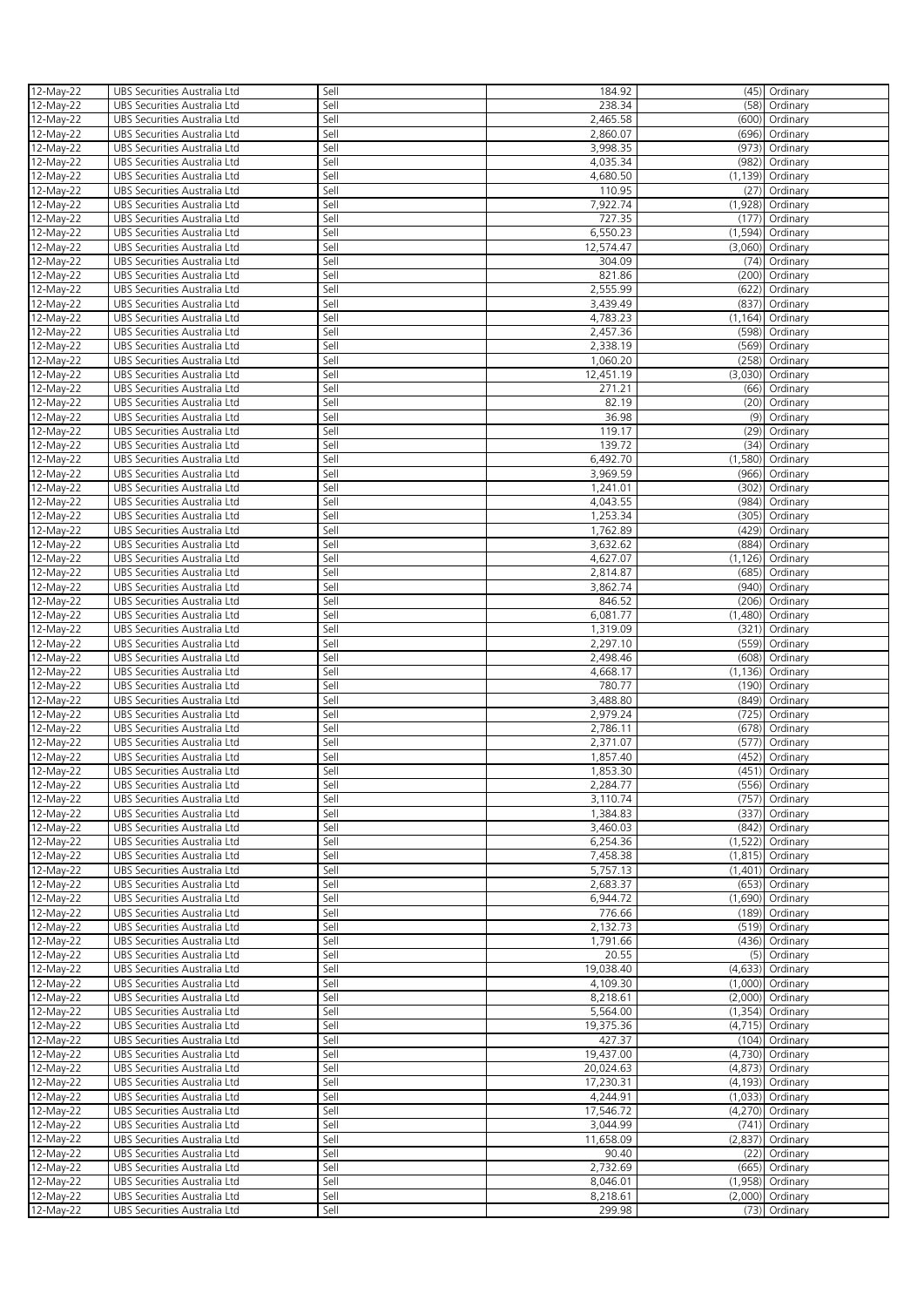| 12-May-22 | UBS Securities Australia Ltd | Sell | 2,605.30  |          | (634) Ordinary      |
|-----------|------------------------------|------|-----------|----------|---------------------|
|           |                              |      |           |          |                     |
| 12-May-22 | UBS Securities Australia Ltd | Sell | 15,426.32 |          | $(3,754)$ Ordinary  |
| 12-May-22 | UBS Securities Australia Ltd | Sell | 431.48    |          | (105) Ordinary      |
| 12-May-22 | UBS Securities Australia Ltd | Sell | 3,423.05  |          | (833) Ordinary      |
|           |                              |      |           |          |                     |
| 12-May-22 | UBS Securities Australia Ltd | Sell | 14,567.48 |          | $(3,545)$ Ordinary  |
| 12-May-22 | UBS Securities Australia Ltd | Sell | 3,912.06  | (952)    | Ordinary            |
| 12-May-22 | UBS Securities Australia Ltd | Sell | 4,450.37  |          | $(1,083)$ Ordinary  |
|           |                              |      |           |          |                     |
| 12-May-22 | UBS Securities Australia Ltd | Sell | 9,513.04  |          | $(2,315)$ Ordinary  |
| 12-May-22 | UBS Securities Australia Ltd | Sell | 14,197.64 | (3,455)  | Ordinary            |
| 12-May-22 | UBS Securities Australia Ltd | Sell | 1,388.94  | (338)    | Ordinary            |
|           |                              |      |           |          |                     |
| 12-May-22 | UBS Securities Australia Ltd | Sell | 7,540.57  |          | $(1,835)$ Ordinary  |
| 12-May-22 | UBS Securities Australia Ltd | Sell | 7,178.95  |          | (1,747) Ordinary    |
| 12-May-22 | UBS Securities Australia Ltd | Sell | 11,411.53 | (2,777)  | Ordinary            |
|           |                              |      |           |          |                     |
| 12-May-22 | UBS Securities Australia Ltd | Sell | 12,656.65 | (3,080)  | Ordinary            |
| 12-May-22 | UBS Securities Australia Ltd | Sell | 28.77     | (7)      | Ordinary            |
| 12-May-22 | UBS Securities Australia Ltd | Sell | 184.92    | (45)     | Ordinary            |
|           |                              |      |           |          |                     |
| 12-May-22 | UBS Securities Australia Ltd | Sell | 813.64    | (198)    | Ordinary            |
| 12-May-22 | UBS Securities Australia Ltd | Sell | 2,042.32  | (497)    | Ordinary            |
| 12-May-22 | UBS Securities Australia Ltd | Sell | 3,381.96  | (823)    | Ordinary            |
|           |                              | Sell |           |          |                     |
| 12-May-22 | UBS Securities Australia Ltd |      | 3,603.86  | (877)    | Ordinary            |
| 12-May-22 | UBS Securities Australia Ltd | Sell | 3,706.59  | (902)    | Ordinary            |
| 12-May-22 | UBS Securities Australia Ltd | Sell | 3,924.38  |          | (955) Ordinary      |
|           |                              |      |           |          |                     |
| 12-May-22 | UBS Securities Australia Ltd | Sell | 4,795.56  |          | $(1, 167)$ Ordinary |
| 12-May-22 | UBS Securities Australia Ltd | Sell | 5,062.66  |          | (1,232) Ordinary    |
| 12-May-22 | UBS Securities Australia Ltd | Sell | 6,385.86  |          | $(1,554)$ Ordinary  |
|           |                              | Sell |           | (1,853)  | Ordinary            |
| 12-May-22 | UBS Securities Australia Ltd |      | 7,614.54  |          |                     |
| 12-May-22 | UBS Securities Australia Ltd | Sell | 7,626.87  | (1,856)  | Ordinary            |
| 12-May-22 | UBS Securities Australia Ltd | Sell | 7,667.96  |          | (1,866) Ordinary    |
| 12-May-22 | UBS Securities Australia Ltd | Sell | 21,832.72 |          | $(5,313)$ Ordinary  |
|           |                              |      |           |          |                     |
| 12-May-22 | UBS Securities Australia Ltd | Sell | 37,661.76 |          | (9,165) Ordinary    |
| 12-May-22 | UBS Securities Australia Ltd | Sell | 4,631.18  | (1, 127) | Ordinary            |
|           |                              | Sell | 6,028.35  |          |                     |
| 12-May-22 | UBS Securities Australia Ltd |      |           | (1,467)  | Ordinary            |
| 12-May-22 | UBS Securities Australia Ltd | Sell | 16,597.47 | (4,039)  | Ordinary            |
| 12-May-22 | UBS Securities Australia Ltd | Sell | 599.96    | (146)    | Ordinary            |
|           |                              | Sell | 20.55     |          |                     |
| 12-May-22 | UBS Securities Australia Ltd |      |           | (5)      | Ordinary            |
| 12-May-22 | UBS Securities Australia Ltd | Sell | 4.11      | (1)      | Ordinary            |
| 12-May-22 | UBS Securities Australia Ltd | Sell | 4.11      | (1)      | Ordinary            |
|           |                              |      | 4.11      |          |                     |
| 12-May-22 | UBS Securities Australia Ltd | Sell |           | (1)      | Ordinary            |
| 12-May-22 | UBS Securities Australia Ltd | Sell | 20.55     | (5)      | Ordinary            |
| 12-May-22 | UBS Securities Australia Ltd | Sell | 24.66     |          | (6) Ordinary        |
| 12-May-22 | UBS Securities Australia Ltd | Sell | 24.66     | (6)      | Ordinary            |
|           |                              |      |           |          |                     |
| 12-May-22 | UBS Securities Australia Ltd | Sell | 20.55     |          | (5) Ordinary        |
| 12-May-22 | UBS Securities Australia Ltd | Sell | 24.66     | (6)      | Ordinary            |
| 12-May-22 | UBS Securities Australia Ltd | Sell | 24.66     |          | (6) Ordinary        |
|           |                              |      |           |          |                     |
| 12-May-22 | UBS Securities Australia Ltd | Sell | 4.11      | (1)      | Ordinary            |
| 12-May-22 | UBS Securities Australia Ltd | Sell | 20.55     |          | (5) Ordinary        |
| 12-May-22 | UBS Securities Australia Ltd | Sell | 24.66     |          | (6) Ordinary        |
|           |                              |      |           |          |                     |
| 12-May-22 | UBS Securities Australia Ltd | Sell | 69.86     |          | $(17)$ Ordinary     |
| 12-May-22 | UBS Securities Australia Ltd | Sell | 686.25    |          | (167) Ordinary      |
| 12-May-22 | UBS Securities Australia Ltd | Sell | 354.32    |          | (87) Ordinary       |
|           |                              |      |           |          |                     |
| 12-May-22 | UBS Securities Australia Ltd | Sell | 5,840.20  |          | $(1,434)$ Ordinary  |
| 12-May-22 | UBS Securities Australia Ltd | Sell | 35,065.64 |          | (8,610) Ordinary    |
| 12-May-22 | UBS Securities Australia Ltd | Sell | 12,816.68 |          | $(3, 147)$ Ordinary |
| 12-May-22 | UBS Securities Australia Ltd | Sell | 2,068.91  |          | (508) Ordinary      |
|           |                              |      |           |          |                     |
| 12-May-22 | UBS Securities Australia Ltd | Sell | 5,469.59  |          | $(1,343)$ Ordinary  |
| 12-May-22 | UBS Securities Australia Ltd | Sell | 806.39    |          | (198) Ordinary      |
| 12-May-22 | UBS Securities Australia Ltd | Sell | 1,445.80  |          | (355) Ordinary      |
|           |                              |      |           |          |                     |
| 12-May-22 | UBS Securities Australia Ltd | Sell | 10,943.25 | (2,687)  | Ordinary            |
| 12-May-22 | UBS Securities Australia Ltd | Sell | 26,806.28 | (6, 582) | Ordinary            |
| 12-May-22 | UBS Securities Australia Ltd | Sell | 3,103.37  | (762)    | Ordinary            |
| 12-May-22 | UBS Securities Australia Ltd | Sell | 2,378.44  | (584)    | Ordinary            |
|           |                              |      |           |          |                     |
| 12-May-22 | UBS Securities Australia Ltd | Sell | 36,641.76 | (8,997)  | Ordinary            |
| 12-May-22 | UBS Securities Australia Ltd | Sell | 2,191.09  | (538)    | Ordinary            |
| 12-May-22 | UBS Securities Australia Ltd | Sell | 28,643.05 | (7,033)  | Ordinary            |
|           |                              |      |           |          |                     |
| 12-May-22 | UBS Securities Australia Ltd | Sell | 1,637.21  | (402)    | Ordinary            |
| 12-May-22 | UBS Securities Australia Ltd | Sell | 8,727.72  | (2, 143) | Ordinary            |
| 12-May-22 | UBS Securities Australia Ltd | Sell | 3,164.46  | (777)    | Ordinary            |
|           |                              |      |           |          |                     |
| 12-May-22 | UBS Securities Australia Ltd | Sell | 1,474.30  | (362)    | Ordinary            |
| 12-May-22 | UBS Securities Australia Ltd | Sell | 65.16     |          | $(16)$ Ordinary     |
| 12-May-22 | UBS Securities Australia Ltd | Sell | 631.26    |          | (155) Ordinary      |
| 12-May-22 | UBS Securities Australia Ltd | Sell | 158.83    |          | (39) Ordinary       |
|           |                              |      |           |          |                     |
| 12-May-22 | UBS Securities Australia Ltd | Sell | 1,323.62  |          | (325) Ordinary      |
| 12-May-22 | UBS Securities Australia Ltd | Sell | 3,095.23  |          | (760) Ordinary      |
| 12-May-22 | UBS Securities Australia Ltd | Sell | 447.99    |          | (110) Ordinary      |
|           |                              |      |           |          |                     |
| 12-May-22 | UBS Securities Australia Ltd | Sell | 1,050.75  |          | (258) Ordinary      |
| 12-May-22 | UBS Securities Australia Ltd | Sell | 1,238.09  |          | (304) Ordinary      |
| 12-May-22 | UBS Securities Australia Ltd | Sell | 228.07    |          | (56) Ordinary       |
|           |                              |      |           |          |                     |
| 12-May-22 | UBS Securities Australia Ltd | Sell | 525.37    |          | (129) Ordinary      |
| 12-May-22 | UBS Securities Australia Ltd | Sell | 166.98    |          | (41) Ordinary       |
|           |                              |      |           |          |                     |
| 12-May-22 | UBS Securities Australia Ltd | Sell | 928.57    |          | (228) Ordinary      |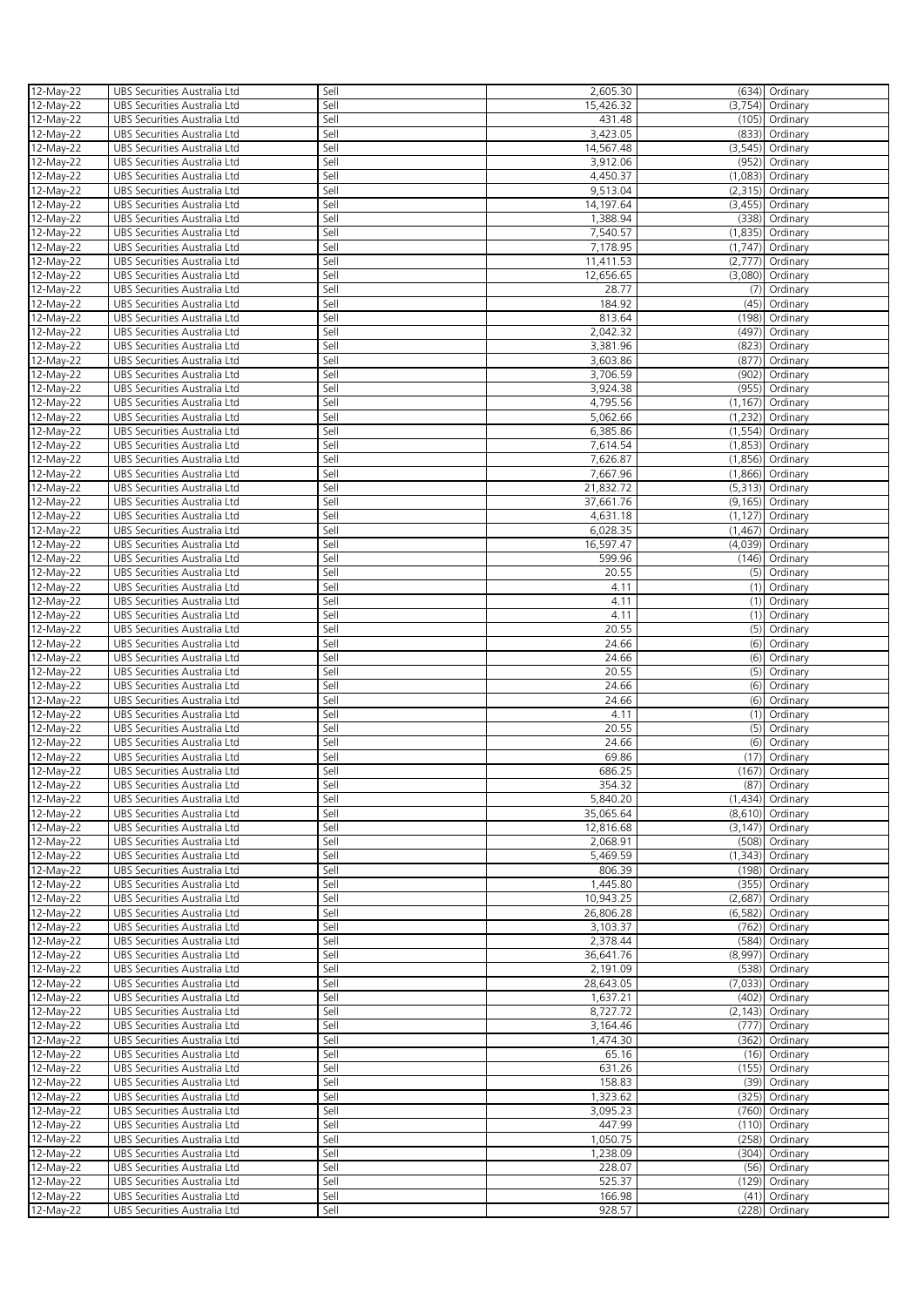| 12-May-22 | UBS Securities Australia Ltd | Sell | 23,829.16 |          | (5,851) Ordinary    |
|-----------|------------------------------|------|-----------|----------|---------------------|
|           |                              |      |           |          |                     |
| 12-May-22 | UBS Securities Australia Ltd | Sell | 23,975.78 |          | $(5,887)$ Ordinary  |
| 12-May-22 | UBS Securities Australia Ltd | Sell | 639.41    |          | (157) Ordinary      |
| 12-May-22 | UBS Securities Australia Ltd | Sell | 1,494.67  |          | (367) Ordinary      |
|           |                              |      |           |          |                     |
| 12-May-22 | UBS Securities Australia Ltd | Sell | 2,309.20  | (567)    | Ordinary            |
| 12-May-22 | UBS Securities Australia Ltd | Sell | 3,946.41  | (969)    | Ordinary            |
| 12-May-22 | UBS Securities Australia Ltd | Sell | 1,449.87  |          | (356) Ordinary      |
|           |                              |      |           |          |                     |
| 12-May-22 | UBS Securities Australia Ltd | Sell | 6,569.21  |          | $(1,613)$ Ordinary  |
| 12-May-22 | UBS Securities Australia Ltd | Sell | 114.03    | (28)     | Ordinary            |
| 12-May-22 | UBS Securities Australia Ltd | Sell | 28.51     | (7)      | Ordinary            |
|           |                              | Sell |           |          |                     |
| 12-May-22 | UBS Securities Australia Ltd |      | 338.03    |          | (83) Ordinary       |
| 12-May-22 | UBS Securities Australia Ltd | Sell | 777.88    | (191)    | Ordinary            |
| 12-May-22 | UBS Securities Australia Ltd | Sell | 1,816.41  | (446)    | Ordinary            |
|           | UBS Securities Australia Ltd | Sell | 2,724.61  | (669)    | Ordinary            |
| 12-May-22 |                              |      |           |          |                     |
| 12-May-22 | UBS Securities Australia Ltd | Sell | 6,369.65  | (1, 564) | Ordinary            |
| 12-May-22 | UBS Securities Australia Ltd | Sell | 28.51     | (7)      | Ordinary            |
| 12-May-22 | UBS Securities Australia Ltd | Sell | 69.24     | (17)     | Ordinary            |
|           |                              |      |           |          |                     |
| 12-May-22 | UBS Securities Australia Ltd | Sell | 24,407.48 | (5,993)  | Ordinary            |
| 12-May-22 | UBS Securities Australia Ltd | Sell | 20,212.63 |          | (4,963) Ordinary    |
|           |                              | Sell | 2,044.48  |          | (502) Ordinary      |
| 12-May-22 | UBS Securities Australia Ltd |      |           |          |                     |
| 12-May-22 | UBS Securities Australia Ltd | Sell | 566.10    |          | (139) Ordinary      |
| 12-May-22 | UBS Securities Australia Ltd | Sell | 8.15      |          | (2) Ordinary        |
|           |                              | Sell | 122.18    |          |                     |
| 12-May-22 | UBS Securities Australia Ltd |      |           |          | (30) Ordinary       |
| 12-May-22 | UBS Securities Australia Ltd | Sell | 281.01    |          | (69) Ordinary       |
| 12-May-22 | UBS Securities Australia Ltd | Sell | 317.67    |          | (78) Ordinary       |
| 12-May-22 | UBS Securities Australia Ltd | Sell | 4,145.97  |          | $(1,018)$ Ordinary  |
|           |                              |      |           |          |                     |
| 12-May-22 | UBS Securities Australia Ltd | Sell | 9,200.15  |          | (2,259) Ordinary    |
| 12-May-22 | UBS Securities Australia Ltd | Sell | 10,393.44 | (2, 552) | Ordinary            |
| 12-May-22 | UBS Securities Australia Ltd | Sell | 4,467.71  | (1,097)  | Ordinary            |
|           |                              |      |           |          |                     |
| 12-May-22 | UBS Securities Australia Ltd | Sell | 11,525.64 | (2,830)  | Ordinary            |
| 12-May-22 | UBS Securities Australia Ltd | Sell | 24,993.94 | (6, 137) | Ordinary            |
| 12-May-22 |                              | Sell | 31,616.10 |          | (7,763) Ordinary    |
|           | UBS Securities Australia Ltd |      |           |          |                     |
| 12-May-22 | UBS Securities Australia Ltd | Sell | 350.25    | (86)     | Ordinary            |
| 12-May-22 | UBS Securities Australia Ltd | Sell | 378.76    | (93)     | Ordinary            |
| 12-May-22 | UBS Securities Australia Ltd | Sell | 1,209.58  |          | (297) Ordinary      |
|           |                              |      |           |          |                     |
| 12-May-22 | UBS Securities Australia Ltd | Sell | 3,176.68  | (780)    | Ordinary            |
| 12-May-22 | UBS Securities Australia Ltd | Sell | 3,335.51  |          | (819) Ordinary      |
| 12-May-22 | UBS Securities Australia Ltd | Sell | 9,318.26  | (2,288)  | Ordinary            |
|           |                              |      |           |          |                     |
| 12-May-22 | UBS Securities Australia Ltd | Sell | 40,934.35 | (10,051) | Ordinary            |
| 12-May-22 | UBS Securities Australia Ltd | Sell | 8,210.49  | (2,016)  | Ordinary            |
| 12-May-22 | UBS Securities Australia Ltd | Sell | 6,104.92  | (1,499)  | Ordinary            |
|           |                              |      |           |          |                     |
| 12-May-22 | UBS Securities Australia Ltd | Sell | 1,987.46  | (488)    | Ordinary            |
| 12-May-22 | UBS Securities Australia Ltd | Sell | 3,453.62  | (848)    | Ordinary            |
| 12-May-22 | UBS Securities Australia Ltd | Sell | 2,793.85  | (686)    | Ordinary            |
|           |                              |      |           |          |                     |
| 12-May-22 | UBS Securities Australia Ltd | Sell | 4,606.18  | (1, 131) | Ordinary            |
| 12-May-22 | UBS Securities Australia Ltd | Sell | 5,204.87  |          | (1,278) Ordinary    |
| 12-May-22 | UBS Securities Australia Ltd | Sell | 5,151.92  |          | (1,265) Ordinary    |
|           |                              |      |           |          |                     |
| 12-May-22 | UBS Securities Australia Ltd | Sell | 6,275.98  |          | $(1,541)$ Ordinary  |
| 12-May-22 | UBS Securities Australia Ltd | Sell | 8,585.18  |          | $(2,108)$ Ordinary  |
| 12-May-22 | UBS Securities Australia Ltd | Sell | 6,630.30  |          | $(1,628)$ Ordinary  |
|           |                              |      |           |          |                     |
| 12-May-22 | UBS Securities Australia Ltd | Sell | 14,490.54 |          | (3,558) Ordinary    |
| 12-May-22 | UBS Securities Australia Ltd | Sell | 4,207.06  |          | $(1,033)$ Ordinary  |
| 12-May-22 | UBS Securities Australia Ltd | Sell | 19,540.64 |          | (4,798) Ordinary    |
| 12-May-22 |                              | Sell | 33.921.22 |          | (8,329) Ordinary    |
|           | UBS Securities Australia Ltd |      |           |          |                     |
| 12-May-22 | UBS Securities Australia Ltd | Sell | 35,216.33 |          | $(8,647)$ Ordinary  |
| 12-May-22 | UBS Securities Australia Ltd | Sell | 1,286.96  |          | (316) Ordinary      |
| 12-May-22 | UBS Securities Australia Ltd | Sell | 3,013.77  |          | (740) Ordinary      |
|           |                              |      |           |          |                     |
| 12-May-22 | UBS Securities Australia Ltd | Sell | 2,215.53  | (544)    | Ordinary            |
| 12-May-22 | UBS Securities Australia Ltd | Sell | 3,669.47  |          | (901) Ordinary      |
| 12-May-22 | UBS Securities Australia Ltd | Sell | 8,564.81  |          | $(2, 103)$ Ordinary |
|           | UBS Securities Australia Ltd | Sell | 944.86    |          |                     |
| 12-May-22 |                              |      |           | (232)    | Ordinary            |
| 12-May-22 | UBS Securities Australia Ltd | Sell | 4,325.17  | (1,062)  | Ordinary            |
| 12-May-22 | UBS Securities Australia Ltd | Sell | 14,046.62 | (3,449)  | Ordinary            |
| 12-May-22 | UBS Securities Australia Ltd | Sell | 11,566.37 | (2,840)  | Ordinary            |
|           |                              |      |           |          |                     |
| 12-May-22 | UBS Securities Australia Ltd | Sell | 20,660.63 | (5,073)  | Ordinary            |
| 12-May-22 | UBS Securities Australia Ltd | Sell | 14,669.74 | (3,602)  | Ordinary            |
| 12-May-22 | UBS Securities Australia Ltd | Sell | 25,266.81 | (6,204)  | Ordinary            |
|           |                              |      |           |          |                     |
| 12-May-22 | UBS Securities Australia Ltd | Sell | 22,843.58 |          | (5,609) Ordinary    |
| 12-May-22 | UBS Securities Australia Ltd | Sell | 24,354.53 |          | (5,980) Ordinary    |
| 12-May-22 | UBS Securities Australia Ltd | Sell | 26,769.62 |          | (6,573) Ordinary    |
|           |                              |      |           |          |                     |
| 12-May-22 | UBS Securities Australia Ltd | Sell | 29,001.44 |          | $(7, 121)$ Ordinary |
| 12-May-22 | UBS Securities Australia Ltd | Sell | 12,902.20 |          | $(3, 168)$ Ordinary |
| 12-May-22 | UBS Securities Australia Ltd | Sell | 18,306.63 |          | (4,495) Ordinary    |
|           |                              |      |           |          |                     |
| 12-May-22 | UBS Securities Australia Ltd | Sell | 20,363.32 |          | (5,000) Ordinary    |
| 12-May-22 | UBS Securities Australia Ltd | Sell | 69.24     |          | (17) Ordinary       |
| 12-May-22 | UBS Securities Australia Ltd | Sell | 4,072.66  |          | (1,000) Ordinary    |
| 12-May-22 | UBS Securities Australia Ltd | Sell | 8,145.33  |          | (2,000) Ordinary    |
|           |                              |      |           |          |                     |
| 12-May-22 | UBS Securities Australia Ltd | Sell | 9,978.03  |          | $(2,450)$ Ordinary  |
| 12-May-22 | UBS Securities Australia Ltd | Sell | 12,832.97 |          | $(3, 151)$ Ordinary |
|           |                              |      |           |          |                     |
| 12-May-22 | UBS Securities Australia Ltd | Sell | 15,374.31 |          | $(3,775)$ Ordinary  |